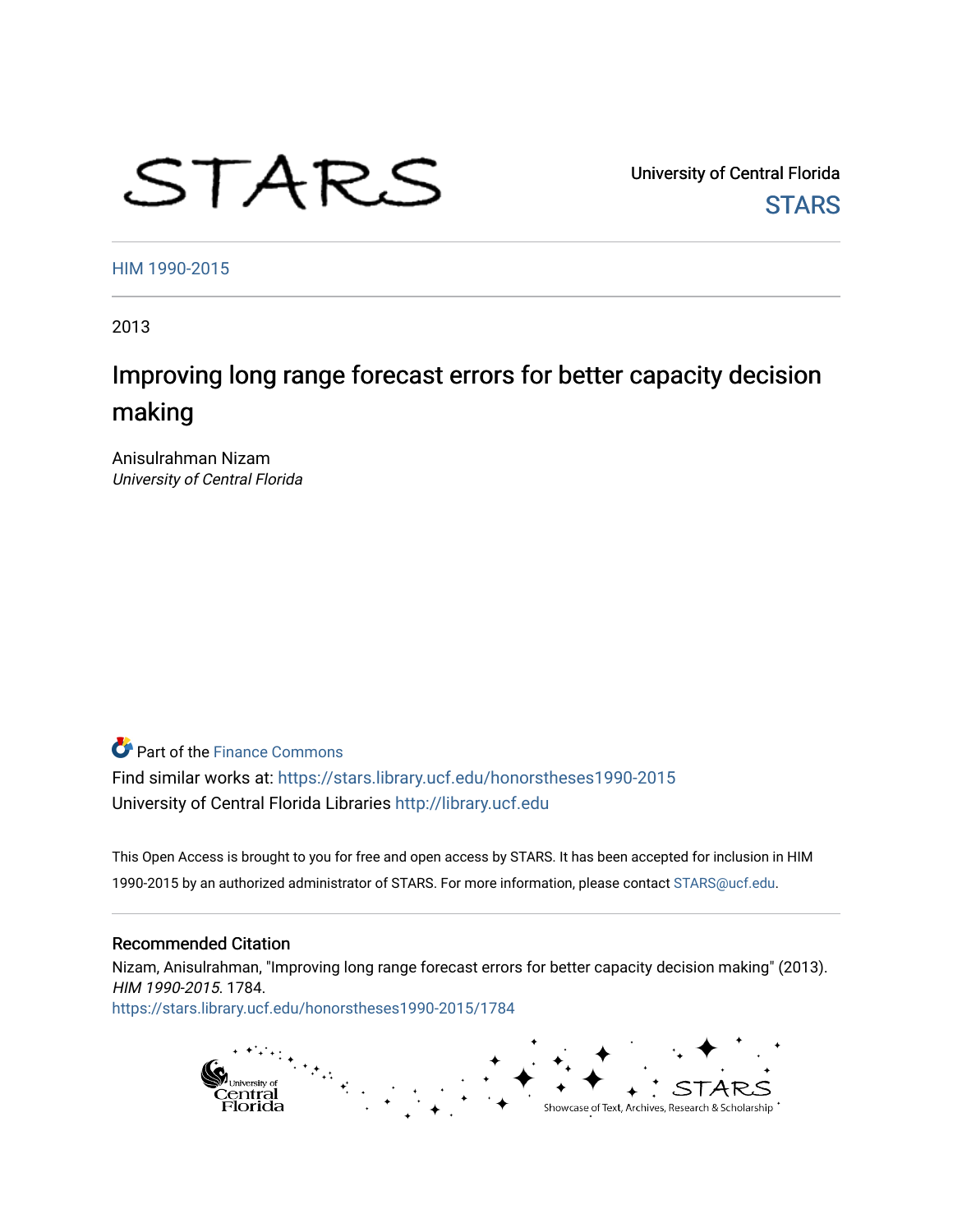## IMPROVING LONG – RANGE FORECAST ERRORS FOR BETTER CAPACITY DECISION MAKING

by

#### ANISULRAHMAN NIZAM

A thesis submitted in partial fulfillment of the requirements for the Honors in the Major Program in Finance in the College Business Administration and in the Burnett Honors College at the University of Central Florida Orlando, Florida

Spring Term 2013

Thesis Chair: Dr. Steven Leon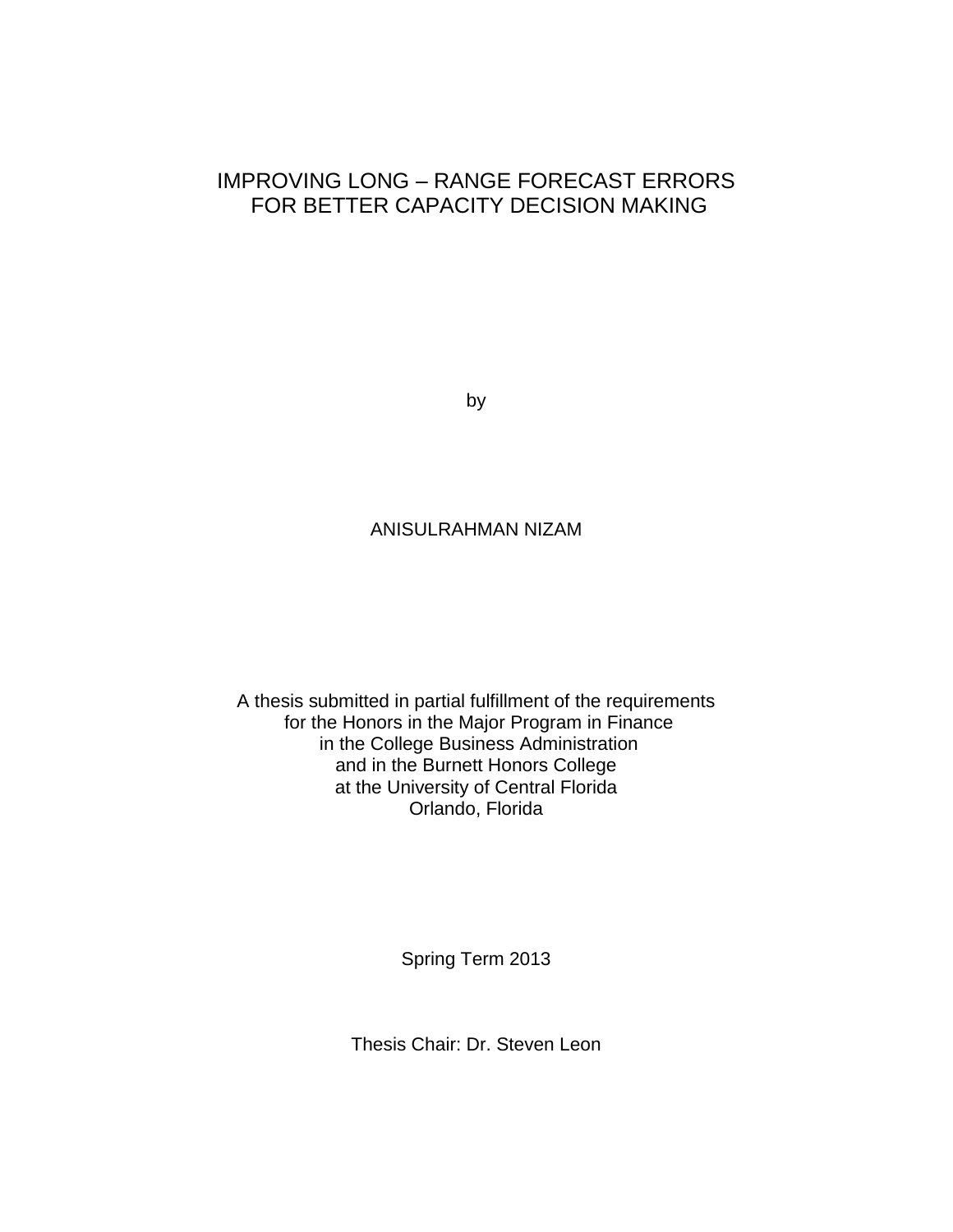#### **ABSTRACT**

Long-range demand planning and capacity management play an important role for policy makers and airline managers alike. Each makes decisions regarding allocating appropriate levels of funds to align capacity with forecasted demand. Decisions today can have long lasting effects. Reducing forecast errors for long-range range demand forecasting will improve resource allocation decision making. This research paper will focus on improving long-range demand planning and forecasting errors of passenger traffic in the U.S. domestic airline industry. This paper will look to build upon current forecasting models being used for U.S. domestic airline passenger traffic with the aim of improving forecast errors published by Federal Aviation Administration (FAA). Using historical data, this study will retroactively forecast U.S. domestic passenger traffic and then compare it to actual passenger traffic, then comparing forecast errors. Forecasting methods will be tested extensively in order to identify new trends and causal factors that will enhance forecast accuracy thus increasing the likelihood of better capacity management and funding decisions.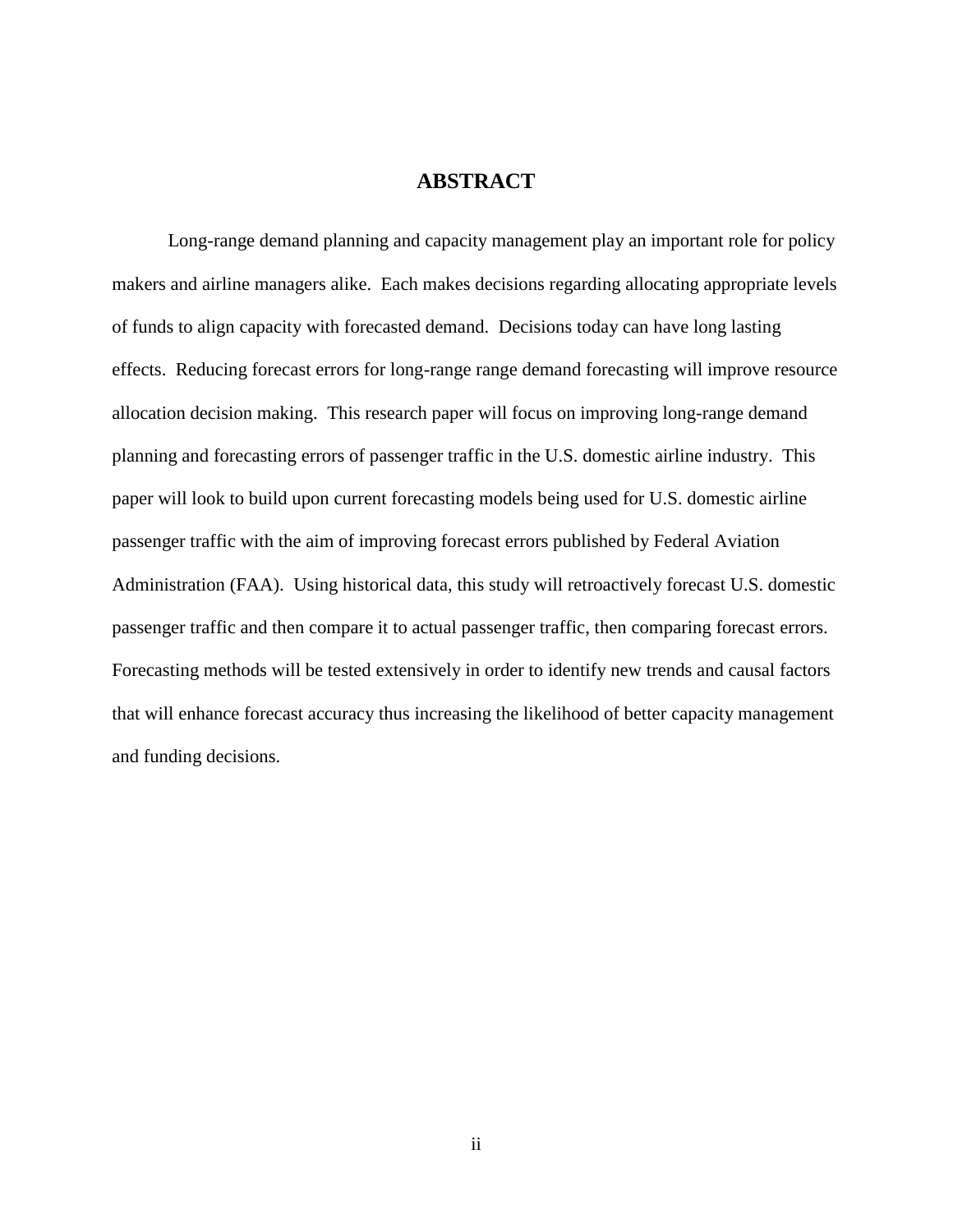#### **ACKNOWLEDGEMENTS**

I would like to express my deepest gratitude to all those who made my thesis possible. To my father, who pushed me to not only pursue an undergraduate research project but to always strive for success in whichever field I decided to pursue and for being the greatest role model one could ask for. To my mother who always made my life as easy as possible and made sure my life was stress free, allowing me to focus on my studies. To my advisor and mentor, Dr. Steven Leon, who opened my eyes to this field and challenged me throughout to produce the best work possible. You have opened many doors for my future and for that I am forever grateful. To my committee members, Dr. Robert Sweo and Dr. Ray Sturm, for taking time out of their busy schedule to assist me throughout the process. To all the professors, mentors, and advisors who have taught and guided me throughout my time at UCF. To the Burnett Honors College for providing all the tools necessary to grow as a scholar. Thanks to all my friends and family for all the support over the last few years. Last but not least, special thank you to God for all his blessings and giving me the health, wellness, and ability to live a happy and joyous life.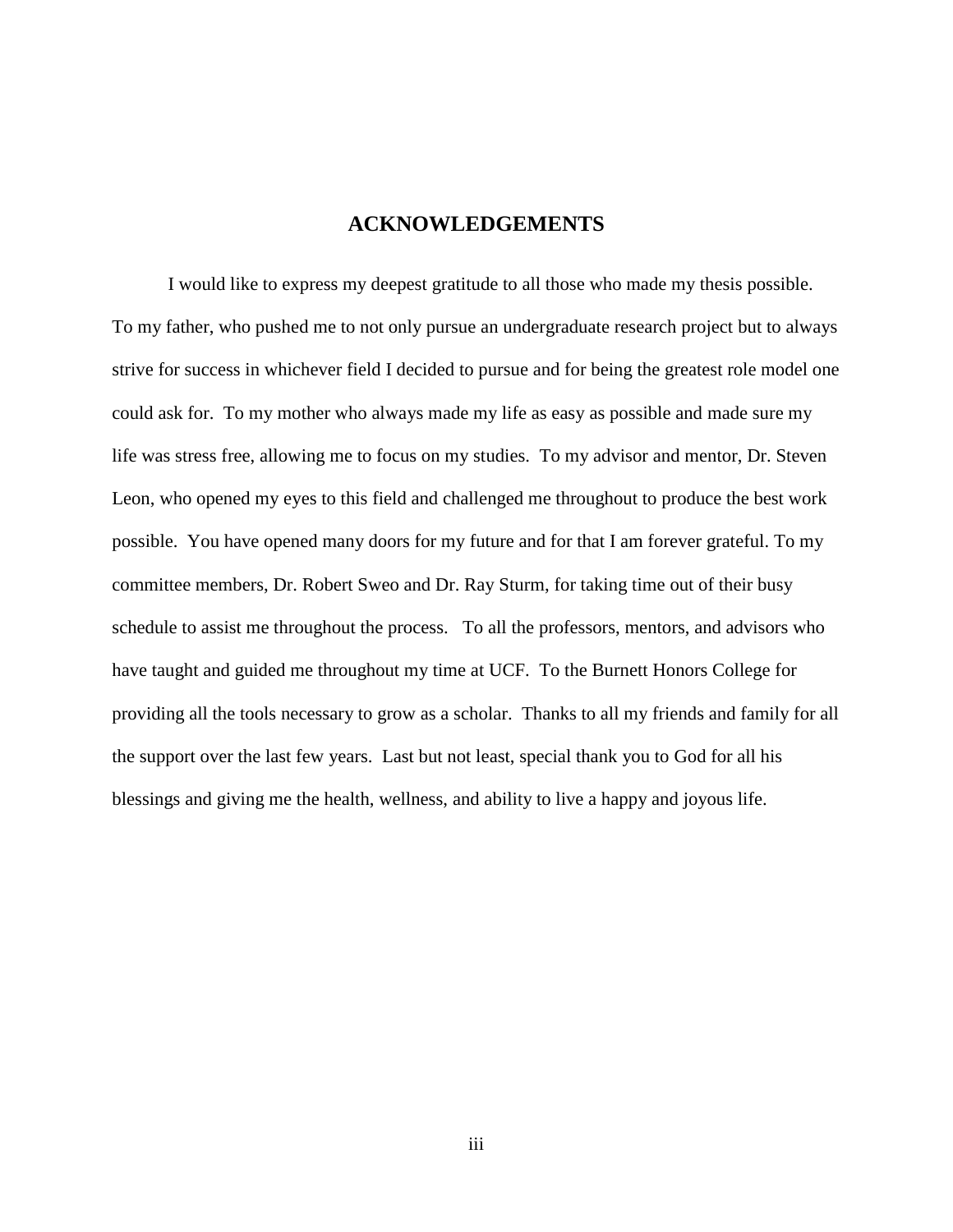## **TABLE OF CONTENTS**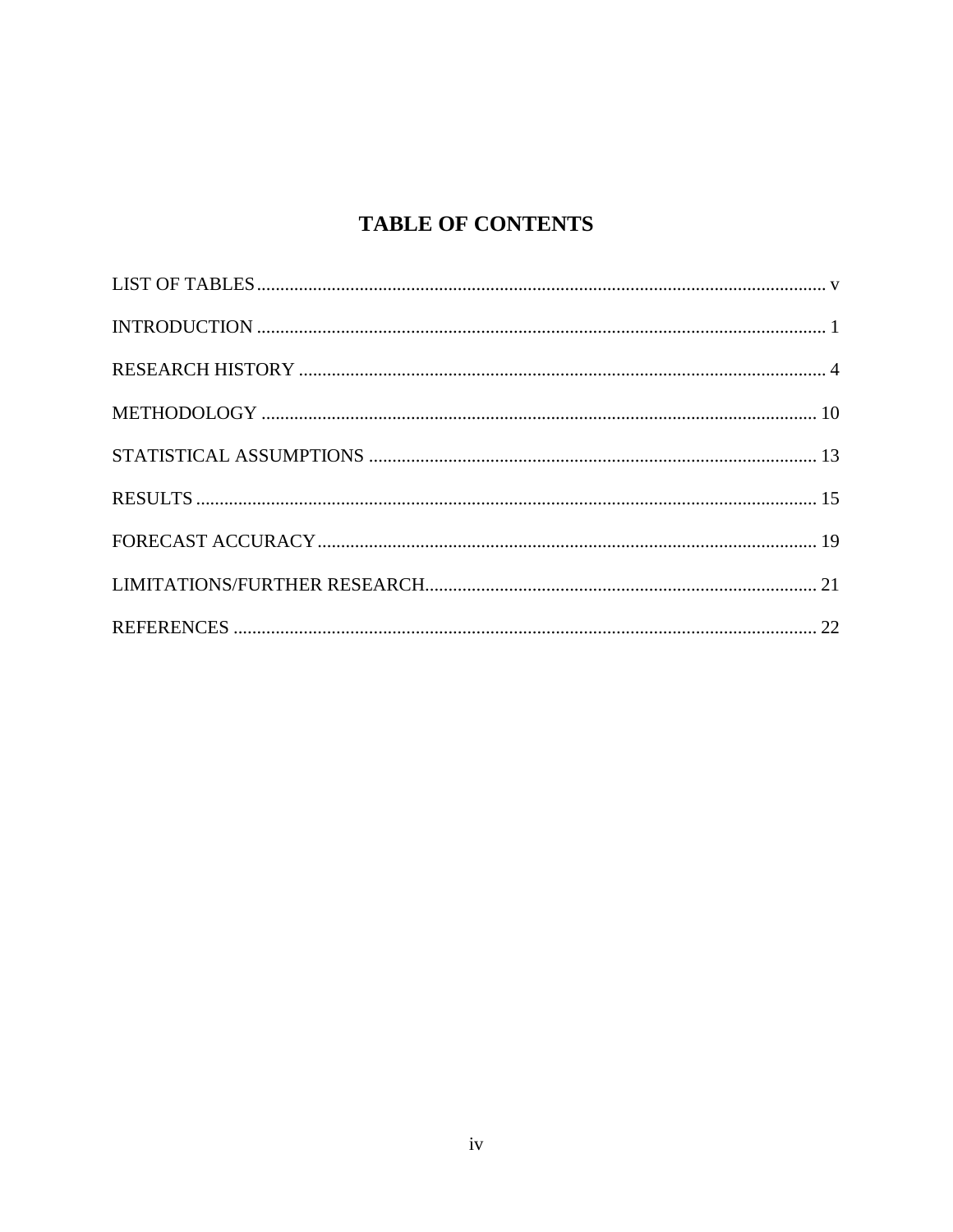## **LIST OF TABLES**

<span id="page-5-0"></span>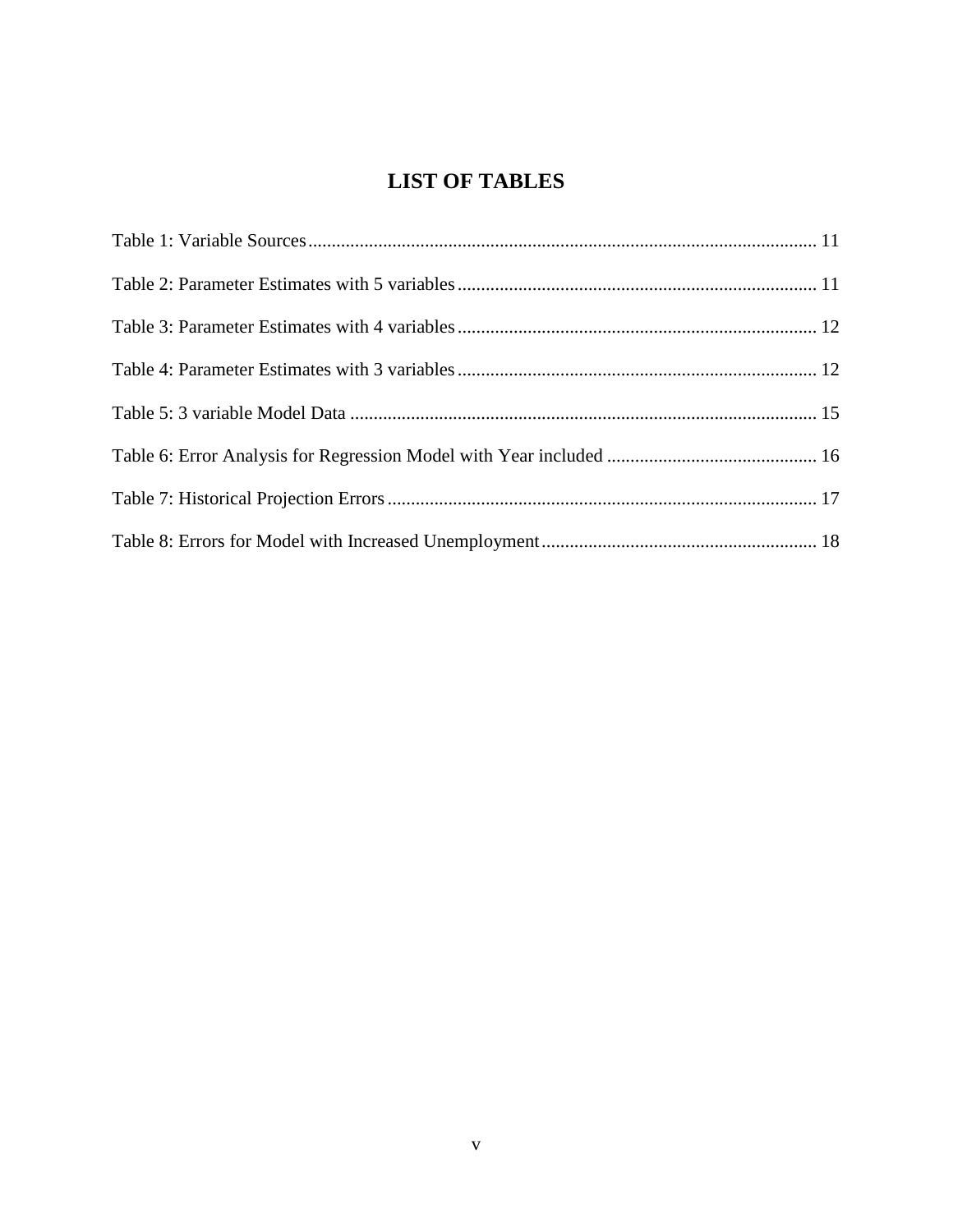#### <span id="page-6-0"></span>**INTRODUCTION**

Forecasting is the art and science of taking some of the unknown out of the future. Forecasting is used at almost every organization, in almost all industries ranging from automotive to tourism to food and beverage. In such a competitive market, it is essential for businesses to be readily equipped to handle changes in the environment that may arise in the future. Having an accurate forecast allows an organization to better place itself in a strategic position that will be successful. An accurate forecast is important for airlines to gauge the frequency of flights and number of seats needed from one city to another. It is also important for airport infrastructure planning and airport support services as well to know when the right time is to expand. This thesis will look into the airline industry and build upon current forecasting models being used to forecast domestic airline traffic with the aim of beating and creating a better method to predict future air travel.

Airplane manufacturers need an accurate forecast to foresee when the demand for airplanes will rise. It allows them to manufacture airplanes according to their own schedule (which maximizes profits) rather than responding to a demand that is currently or has already passed. It would be of no benefit for manufacturers to ramp up and expedite their manufacturing if by the time the airplane is finished, demand has slowed down once again. The cost of having to respond to demand immediately would eat away at almost all profits for the manufacturer. There are very high costs for expediting suppliers and the production of parts necessary to complete the final assembly.

Airlines use forecasts to gauge the frequency of flights and number of seats needed from one city to another. Forecasts for airlines become especially important during times of higher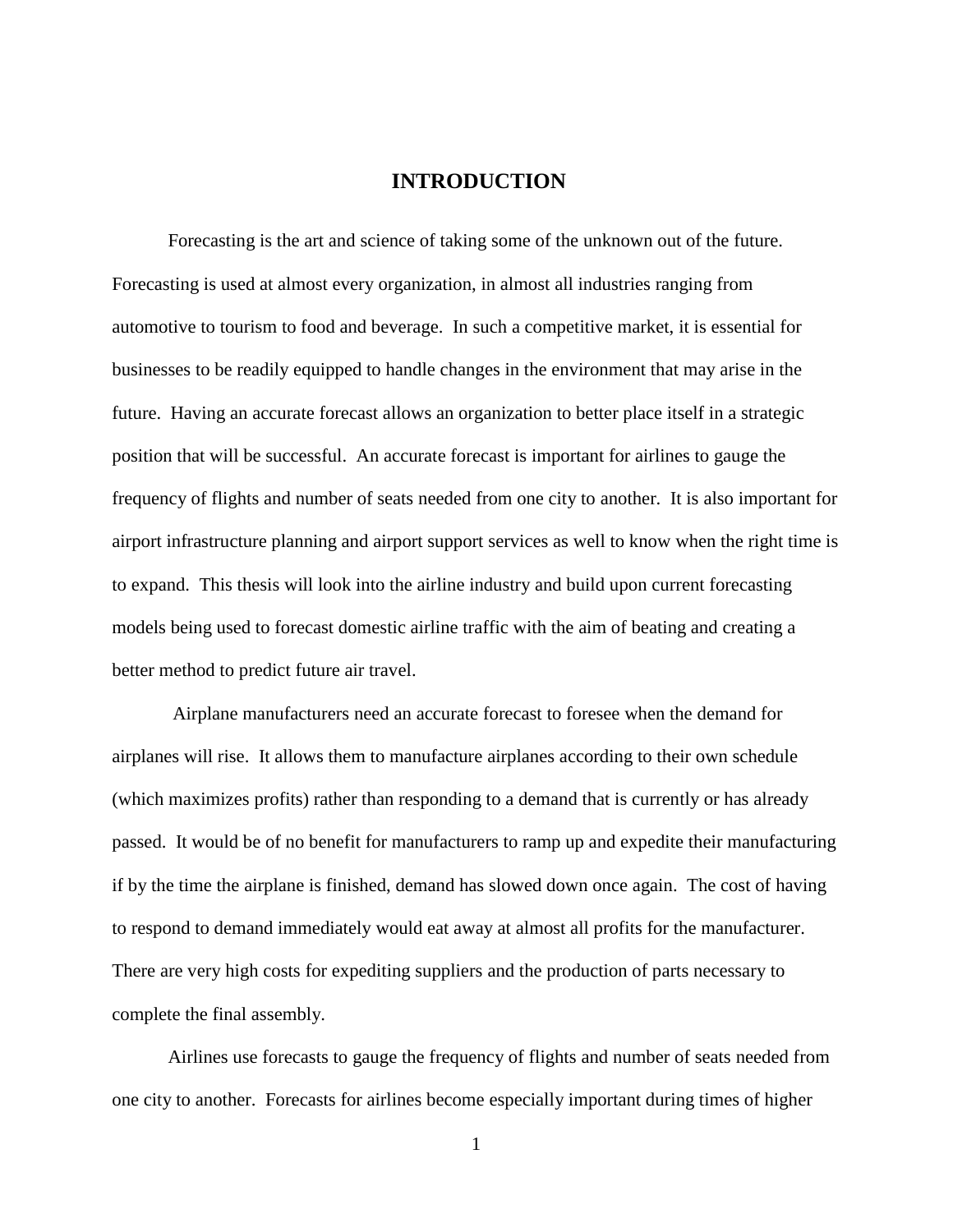travel such as holidays, when the ability to foresee higher activity allows an airline to use a bigger aircraft to accommodate the demand for travel rather than lose customers to another airline. The need for an accurate forecast comes down to an airport itself as well. The airport must be equipped to accommodate the busiest times of the year. An accurate forecast allows the airport to plan for the future by deciding if/when is the right time to expand infrastructure, both landside and airside facilities.

This leads to the importance of forecasts for support services as well. For example, a rise in demand in air travel would likely affect the rental car business at the airport. If the rental car business could foresee a higher number of passengers flying they could be readily equipped with more inventory to handle the increase in forthcoming demand. An increase in traffic at the airport itself would translate into the increased demand at retailers, restaurants, and lodging.

 Given the recent period of skyrocketing prices for fuel and a global recession taking away discretionary income from most households, airlines have had to rethink their business strategies while still being sure to align with customer demands. Airlines have had to adjust pricing policies, eliminate less profitable routes and ground lesser fuel-efficient aircrafts (Fielding). They have also turned to charging customers separately for services that were previously included in the price of a ticket i.e. baggage fees and near elimination of meals and beverages on domestic flights. For these reasons and others, an accurate forecast is needed to provide an organization the ability to make quality decisions for the future. This study will aim to improve upon previous forecast and reduce forecast errors from very well-known private companies and government agencies like the Federal Aviation Authority (FAA). The trickledown effect of a bad forecast can't be understated. From manufacturers to airlines to airports to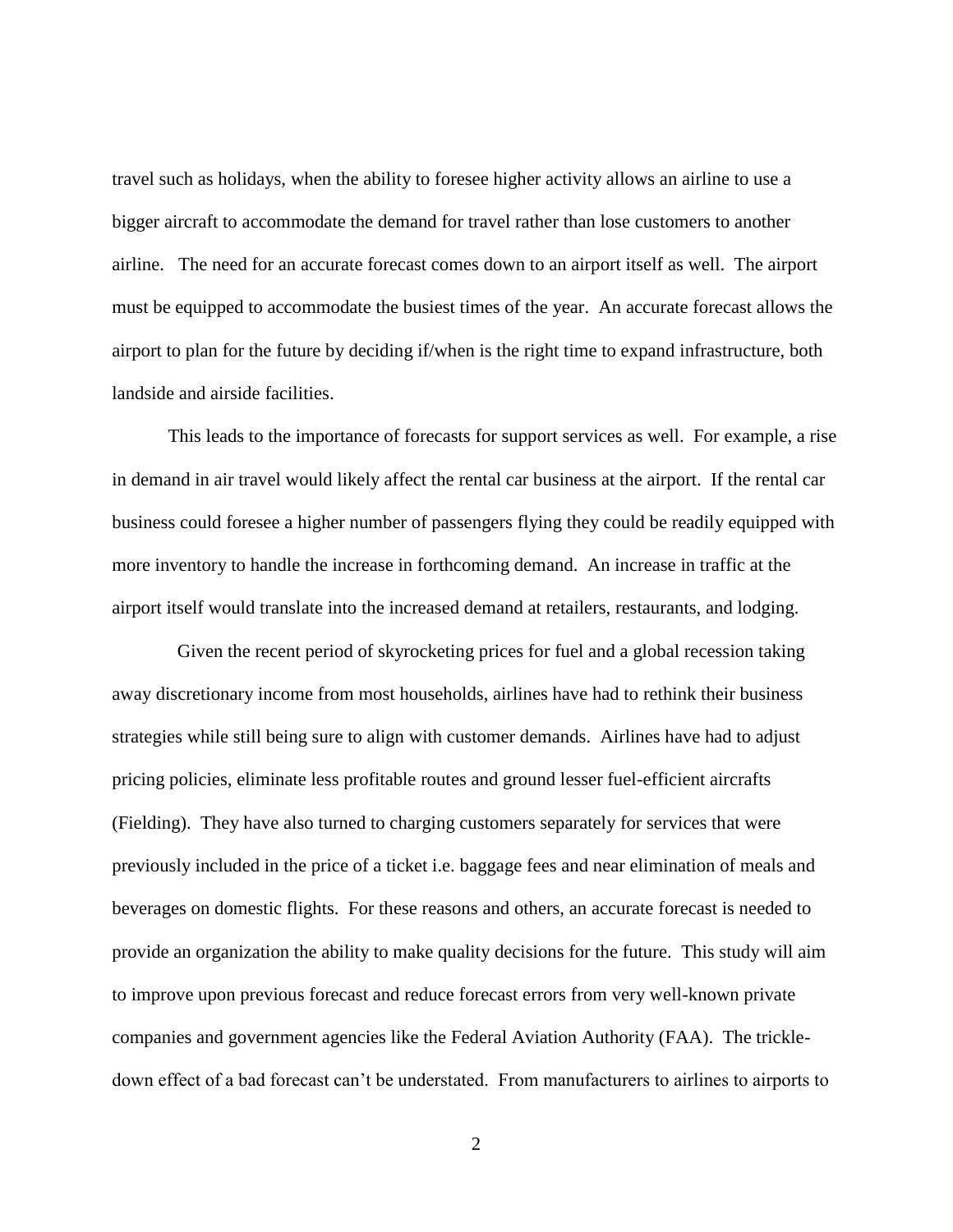airport support services, a bad forecast may get a company through the current year but it is not a recipe for long term success and the consequences can be catastrophic.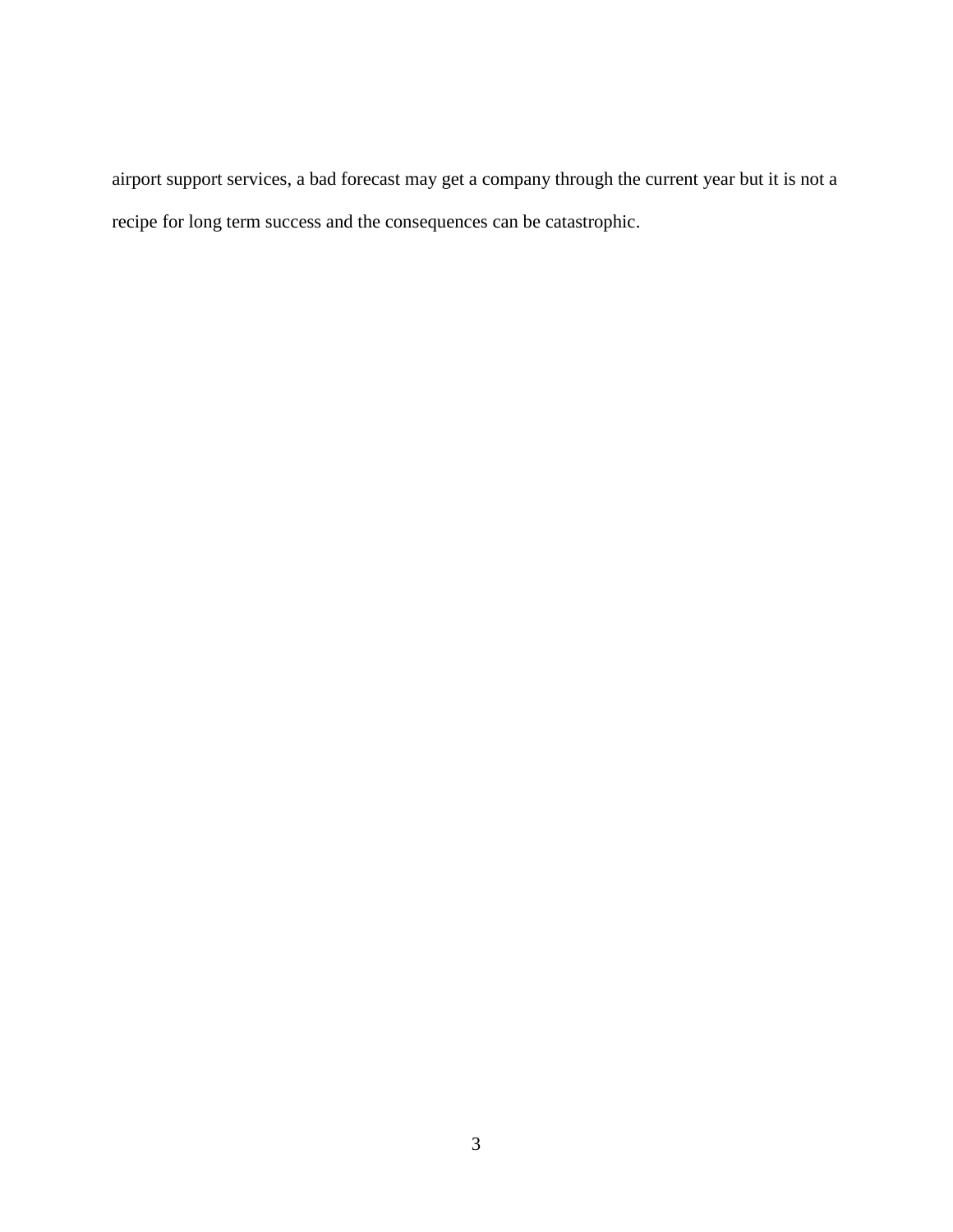#### **RESEARCH HISTORY**

<span id="page-9-0"></span>Studies on air travel demand really began attracting considerable research in the 1940's. Since that time, a lot of research has been done and many studies have been brought to the forefront in examining future trends of air travel demand. According to the article "Air Travel Demand Studies: A Review" (Min, Wang, and Haiyan, 2010), more than 120 journal articles have been published since the early 1950s. While this study will not aim to simply replicate those studies, the goal is to build upon previous findings and continue moving forward with better and more accurate forecast methods.

The approaches to air travel demand planning in the late 1940's and 1950's centered on the use of gravity models. Gravity models were used to forecast passenger activity between two destinations as opposed to aggregate travel demand (Harvey,1951). The problem with these models was that they did not provide any real insight into understanding the actual causes of air travel demand. Rather, these models were made to just convey the relationships between destinations. In the early 1960's, Dr. Quandt published a research paper titled "The Theory of Travel Demand" in which he proclaimed that travel decisions of an individual emerge from decisions that will optimize his or her behavior (Quandt, Baumol,1966). His research hypothesized that travel demand is positively related to disposable income and negatively related to the cost of travel. While this may seem somewhat elementary to researchers today, this basic underlying thought paved the way for researchers to conduct operational travel demand theories.

Dr. Baumol later built upon this basic premise and included more variables in his research. He attempted to frame travel demand estimation not only in the context of cost, but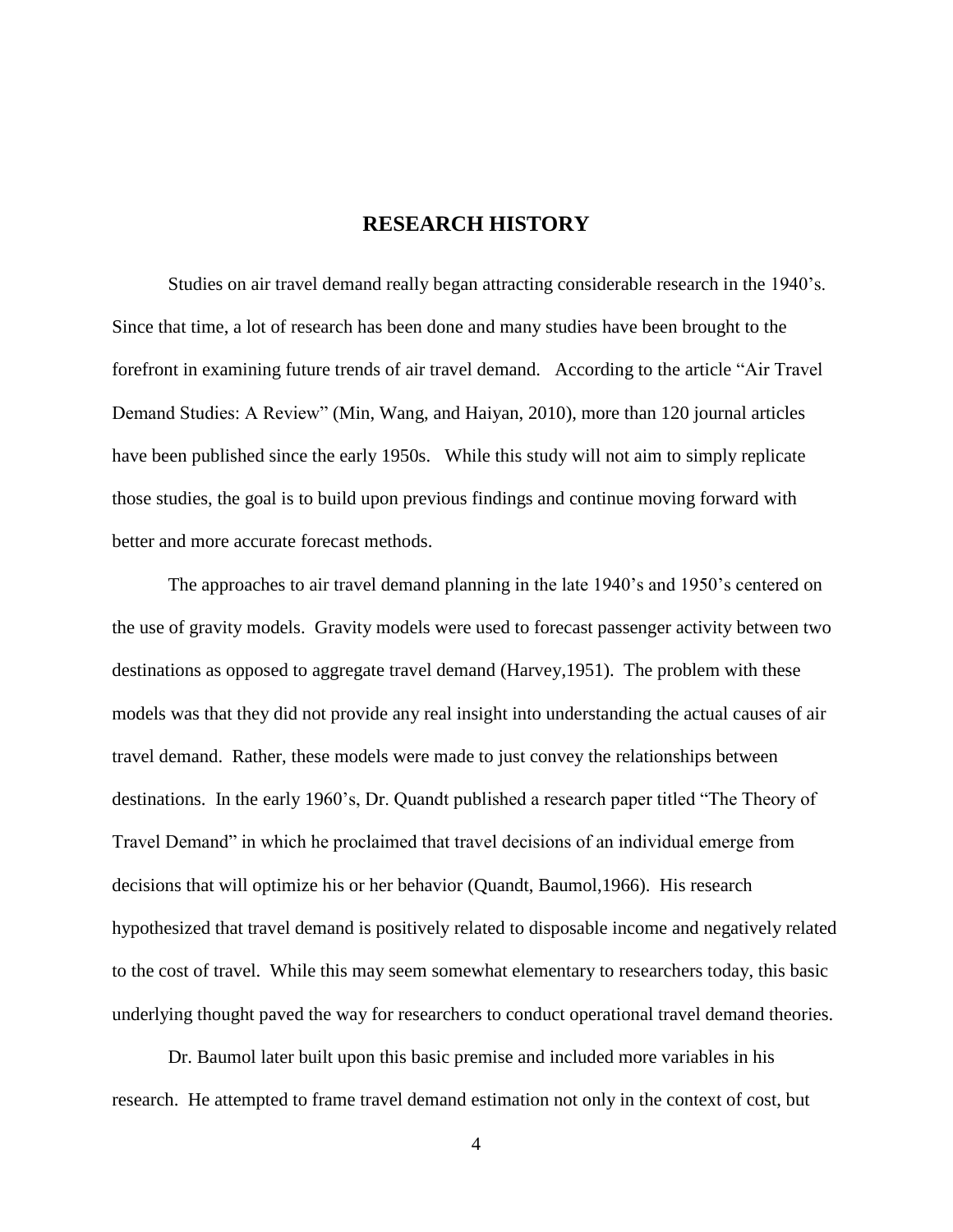also in journey time, departure frequency, and fare packages. He began by looking at the time it took to get from one location to the next and if it had an effect on travel demand. The departure frequency of flights also was examined to see if there was a relationship between the number of possible flights going out and the amount of travel generated as a result of those departures. Finally, he modeled the relationship between the cost of traveling and the demand for travel. The basic idea was that if the cost of travel by air increased too much, passengers would then find other means of transportation and thus decrease overall air travel demand. Taking these variables into account individually, he estimated volume by ordinary least squares regression model. He furthered his findings by including discriminant analysis as well. Dr. Quandt brought to light the fact that previous models all assumed certain basic universal characteristics of all travelers (Quandt, Baumol, 1966). Prior models had assumed that travelers sharing similar social, demographic, location, and travel options would all make the same choices in regards to travel.

With this understanding, Domencich and McFadden built a model that takes into account such random elements in 1976. Their focus consisted on forecasting to improve service reliability and make it a win-win for both service providers and users (Domencich, McFadden 1975). Domencich and McFadden considered the full range of trip decisions which distinguish travel demand from demand among alternative modes. For example, an increase in parking charges may shift some people to transit, which may re-route some persons to other areas, which may even reduce the total frequency of trips. Their fundamental approach involved understanding the effects of travel time and cost variables through the entire travel decision process. They examined the time of day of travel, trip destination, and trip frequency.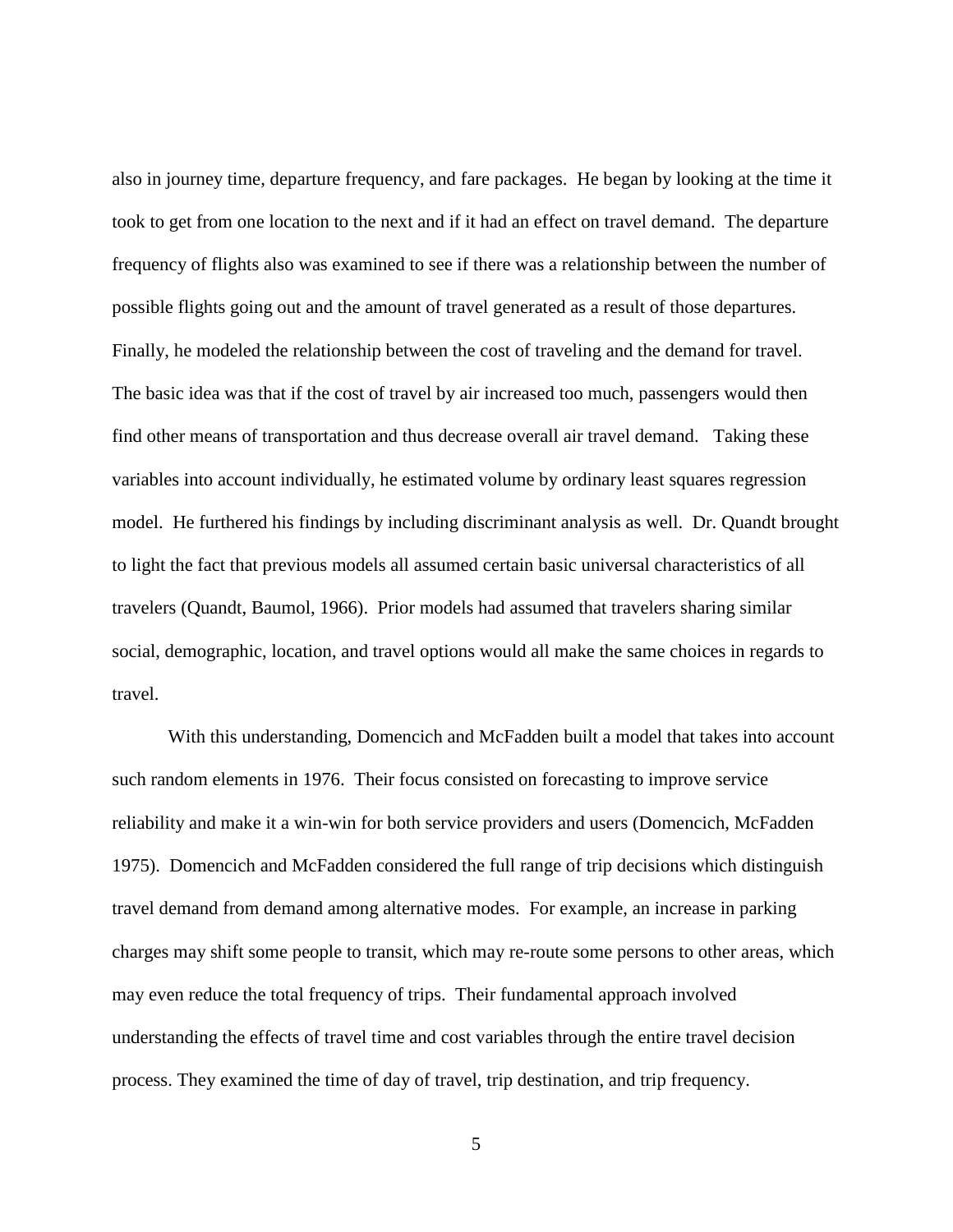Researcher Atef Ghobrial (1992) made an attempt to estimate travel demand using an econometric model. Ghobrial modeled air travel demand using different combinations of airline operating characteristics as his variables. Some of the variables he used were airline network structure and operating characteristics. A two-stage least-squares procedure was used to come up with the estimated travel demand. The airline network structure regards the makeup of the airline in regards to quality / price; it looks at whether or not an airline is a low cost carrier or a premium carrier. The operating characteristics and firm specific variables obviously vary from airline to airline and the ability to differentiate companies based on their operating characteristics was key to the study. For example some of the operating characteristics / firm specific variables include network size hub dominance, number of flights, capacity of flights, etc. The findings from Ghobrial suggest that demand is elastic to yield and inelastic to network size and hub dominance (Ghobrial, 1992).

Treathaway and Oum (1992)identified 13 main determinants of airline demand, which are the following: price of air travel, income of passengers, price of other transportation modes, frequency of service, timing of service, day of the week, season of the year, safety record, demographics, distance, inflight amenities, customer loyalty and time (Treathaway, Oum, 1992). JW Poore tested the air travel demand forecasts that airline manufacturers and regulators create. His research focused on Boeing, McDonnell Douglas, Airbus, and the International Civil Aviation Organization. His findings indicate that these forecasts are indeed accurate and representative of actual passenger counts. (Poore,1993).

The study from Alperovich, and Machnes (1994) also focused on understanding air travel. Alperovich and Machnes found that air travel to foreign destinations is elastic to income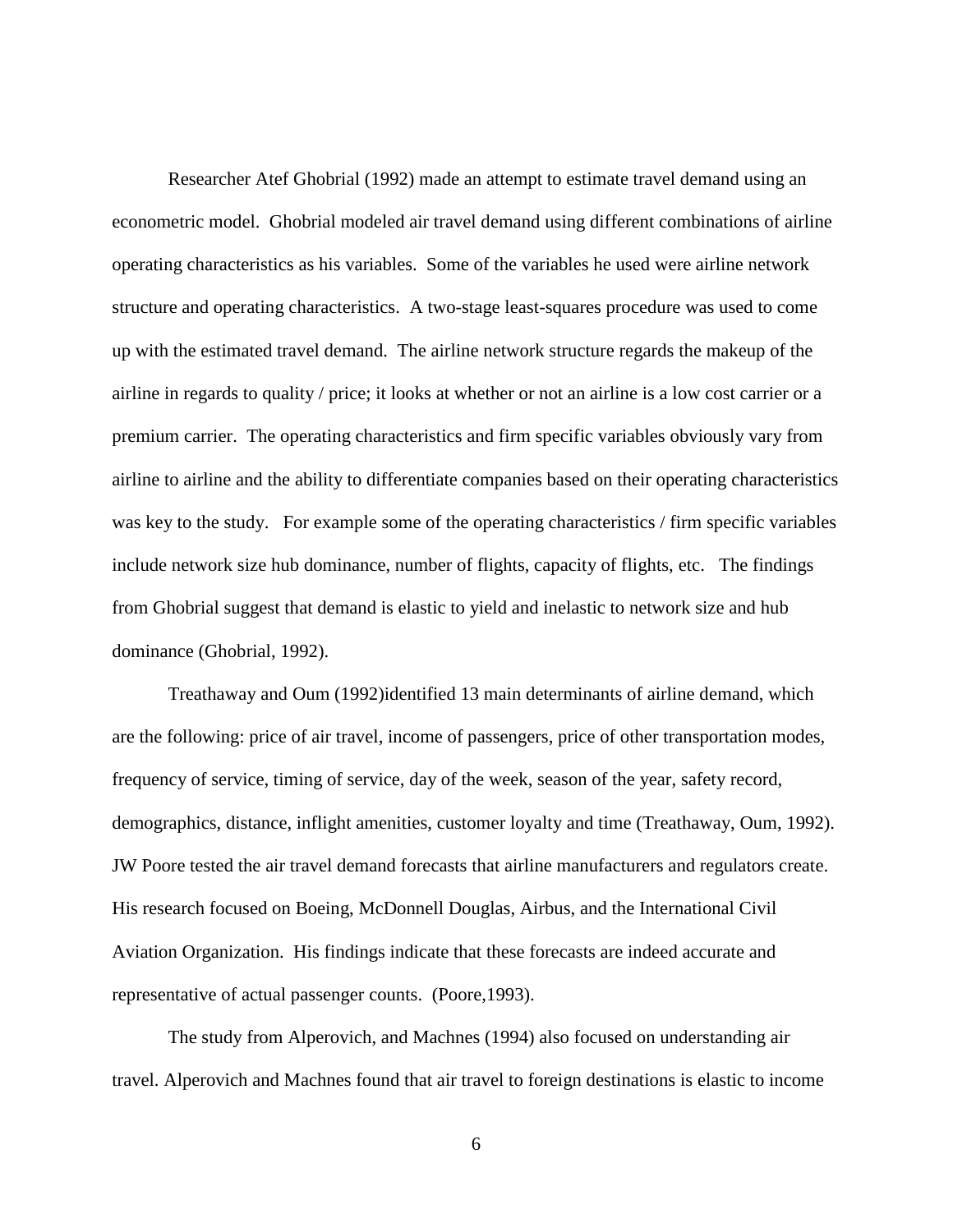and inelastic to price. A time series was used to analyze the data (Alperovich, Machnes,1994). Abed, Jasimuddin, and Jeddah (2000) developed many models to analyze and forecast the demand for air travel in Saudi Arabia. They used different explanatory variables in stepwise regression to create their model. Their findings suggest that it is necessary to have total expenditures of the country and population size as the explanatory variables in order to model domestic passenger air travel most accurately in Saudi Arabia (Fail, Abed, and Jasimuddin, 2000). Most researchers define demand for air transport into two main groups of drivers (Jorge-Calderón,1997). The first driver defined involves geo-economic factors. These factors are determined by the economy and local characteristics. For example, the income and population of an economy are key factors of this type. Next are service related factors, the most important of which are quality and price.

The majority of the forecasting techniques used in prior studies were quantitative in nature. Many simple time series models were used in addition to advanced time series approaches such as generalized autoregressive conditional heteroscadesticity (GARCH) (Adrangi, Chatrath, & Raffiee,2011). Another method tested was regression analysis using econometric variables. The econometric approach measures the relationship between demand and economic factors using regression analysis on historical data.

In addition to the FAA, the airplane manufacturer Boeing creates its own forecast which they call "The Current Market Outlook". It is a long-term forecast of air traffic volumes and demand. The forecast serves many important purposes.. First and foremost, it allows the company to plan for the long term and provides very useful information and guidance to shape their strategic decisions. Each year they create their forecast from scratch so that they are able to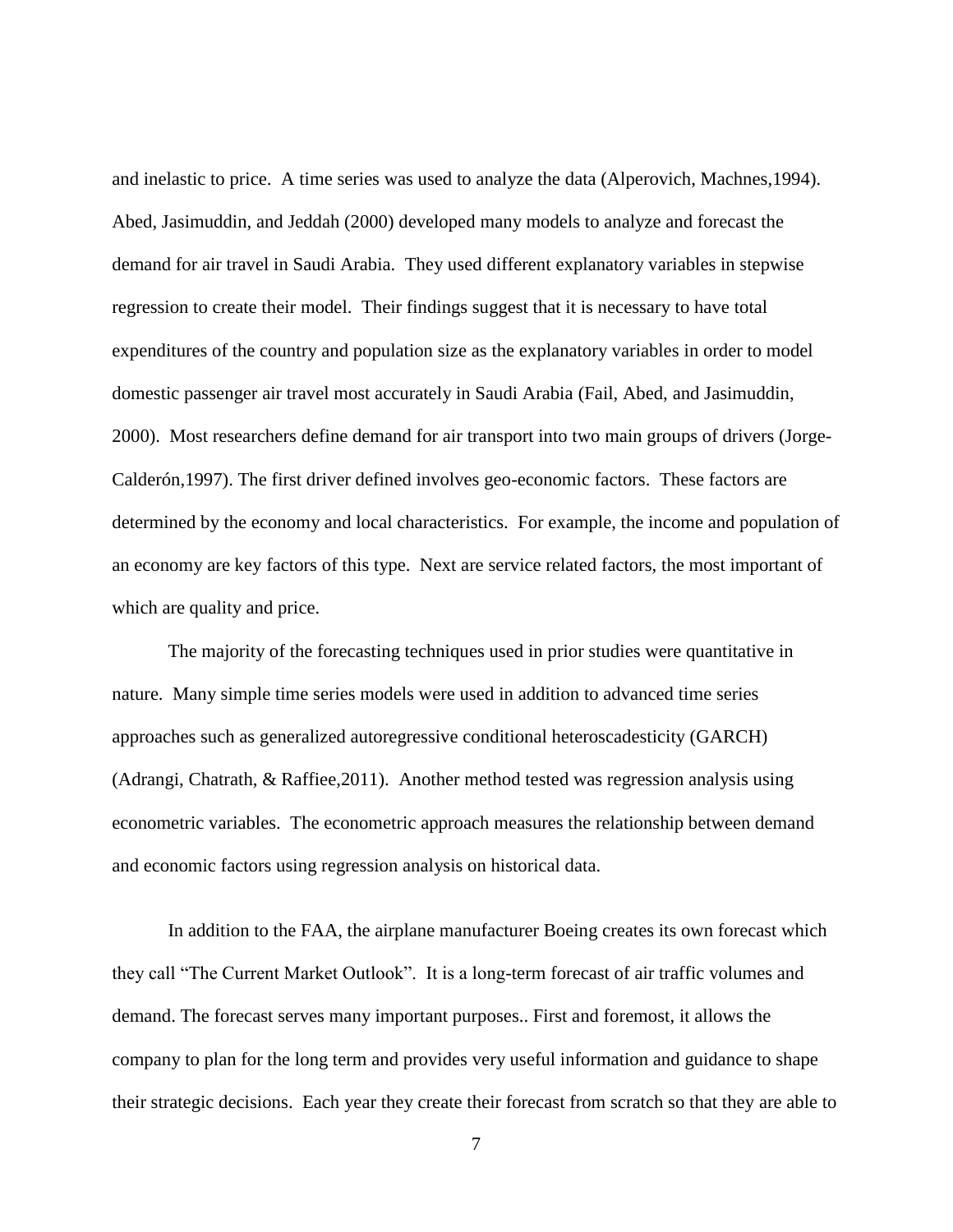capture any changes in the business environment. They create their forecasts on the basis of analyzing what they perceive to be key indicators of airline volume, including but not limited to, Gross Domestic Product (GDP), fuel prices, market liberalization, airline capabilities, airline strategies, emerging markets, economic growth, growth/decline of high-speed rail, and the environment. The demand forecast is ultimately created by using a top down-bottom up analysis approach.

Bottom-up analysis begins with forecasting the travel demands between countries. These forecasts are based on many different economic projections, historical trends, and regulatory policies. Trends in airline demand are identified by analyzing government statistics on visitors coming in and going out of the country. Tourism receipts are also analyzed with the purpose of trying to identify potential trends. Finally, countries are grouped into categories based on their geographic location and the travel between and within regions is analyzed. In the top-down approach, projections are first made on a global level and then trickle down to country and then to regional travel demand. The two approaches are then reconciled to come up with one final number. Any changes in population, transportation methods, and even new competitors within the airline industry are factored in. The final data is put together to develop the complete demand forecast.

The contribution to the field that this paper aims to make is to compare forecasted with actual amounts and calculate forecast errors. Prior studies have all focused on the ability to model passenger travel demand as accurately as possible but have neglected to provide a means of comparison in order to validate the accuracy of the model built. This study will build a model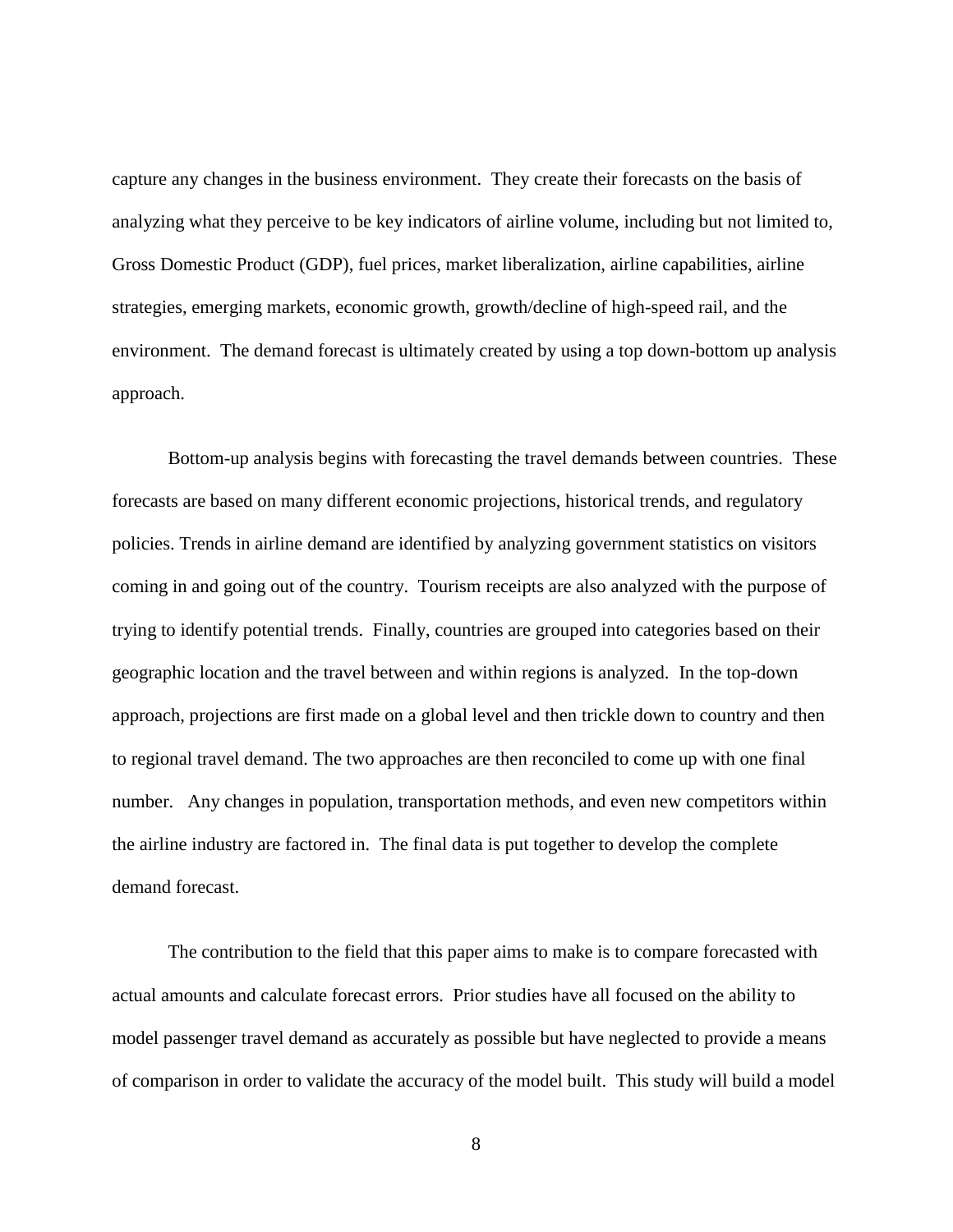to better predict air travel demand and then compare those predicted passenger counts with actual counts. These errors will then be compared to the forecast errors of the industry standard (FAA).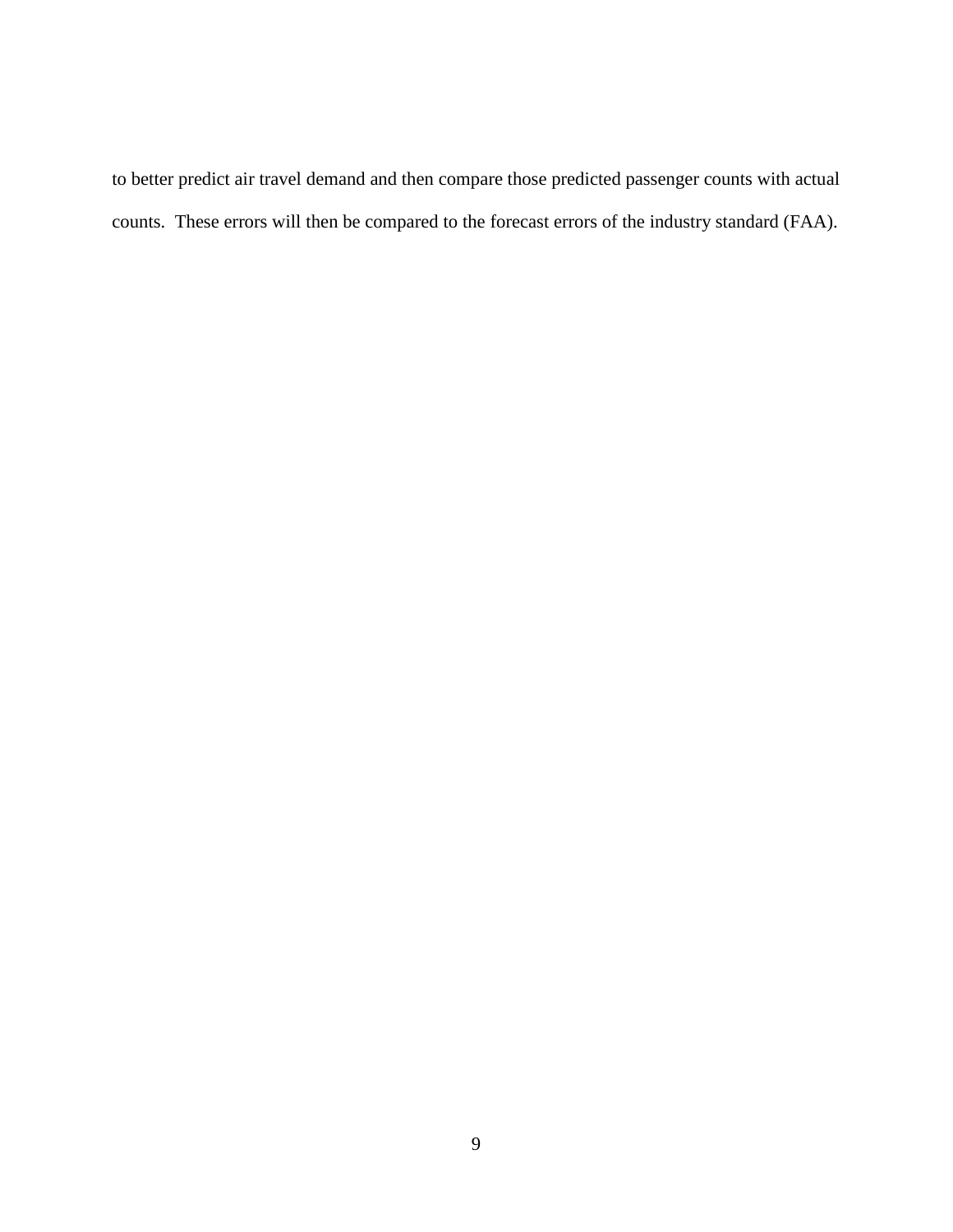#### <span id="page-15-0"></span>**METHODOLOGY**

In this study, it was decided that the best and most accurate model to build upon was the study done in 2000 by Fail, Abed, and Jasimuddin. Their model used the total expenditures of the country and population size as the explanatory variables to represent demand for domestic travel in Saudi Arabia. . Using this idea as a base, the decision was made to explore and understand the relationships between different macro-economic factors and passenger demand. The following variables were analyzed in this study.

Dependent Variable: Annual Passenger Count (Passenger Enplanements) Independent Variables: GDP Growth, Unemployment Rate, Change in CPI, Personal Income, Population

These macro-economic variables were chosen because the total expenditures of a country are highly dependent on these variables. Obviously the GDP growth is a direct measure of the consumption / expenditures of a country. The unemployment rate is also important because if people are out of work they will not be spending as much. Changes in the Consumer Price Index (CPI) and Personal Income affect expenditures directly because these changes affect the amount of purchasing power that individuals have. Finally the population of a country would seem to have a linear relationship with its expenditures, that is, one would expect the expenditures of a country to increase as its population increases as well. The data is collected from reputable organizations, a summarization of the variables and their sources is below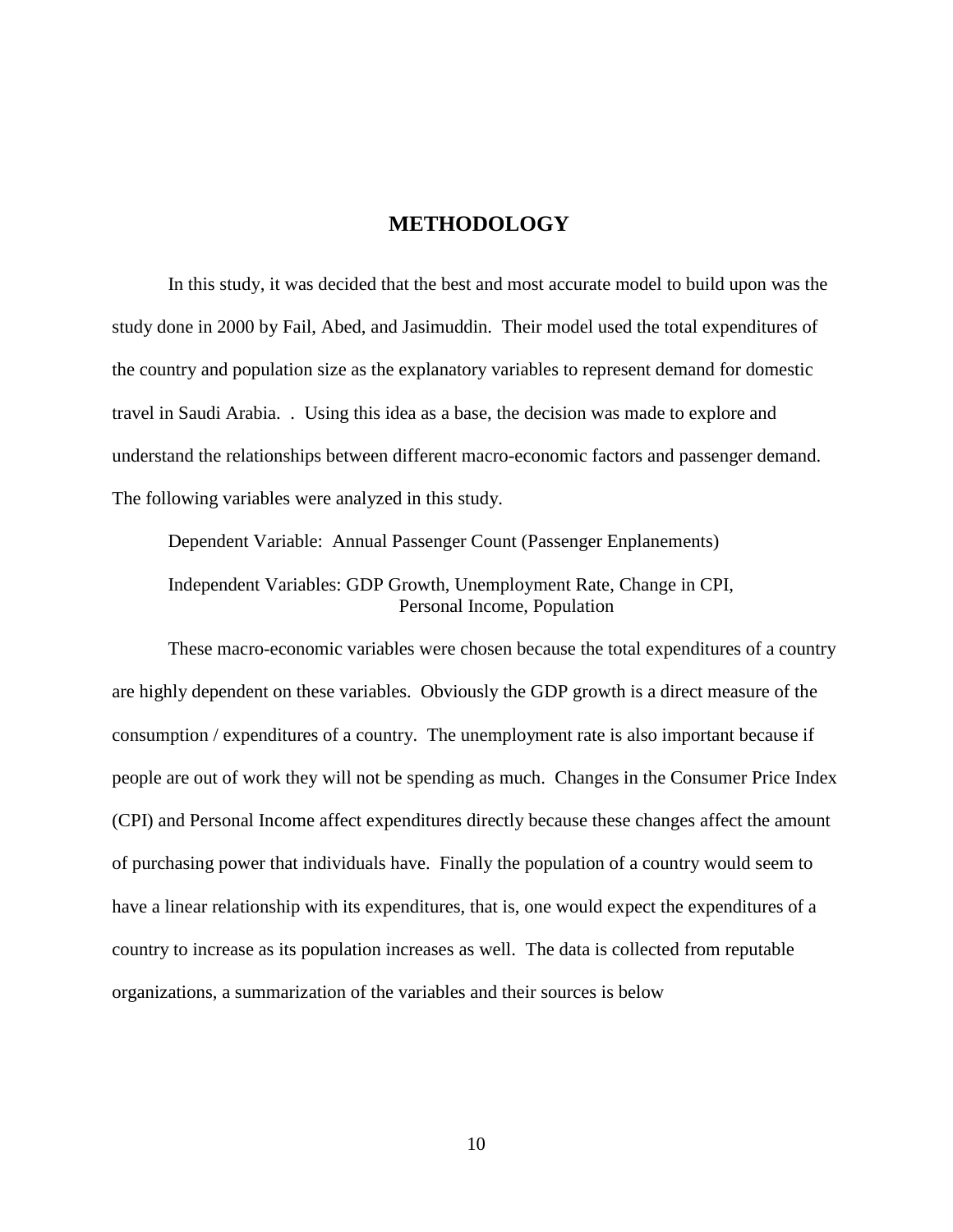| <b>Variable</b>               | <b>Source</b>                              |
|-------------------------------|--------------------------------------------|
| <b>Annual Passenger Count</b> | <b>Bureau of Transportation Statistics</b> |
| <b>GDP</b> Growth             | <b>World Bank</b>                          |
| <b>Unemployment Rate</b>      | <b>Bureau of Labor Statistics</b>          |
| Change in CPI                 | <b>Bureau of Labor Statistics</b>          |
| Personal Income               | <b>Bureau of Economic Analysis</b>         |
| Population                    | World Bank                                 |

<span id="page-16-0"></span>Table 1: Variable Sources

We begin our analysis of this data by inputting the dependent and independent variables into statistical software SAS version 9.2. We would like to begin making our predictions for passenger count from 2006 forward using model reflective of actual data from 1990-2005. A regression is run on this data to provide a statistical model of best fit. Estimates of regression coefficients of variables with all five independent variables mentioned above are included in the model in Proc Reg (a SAS procedure for regression analysis) and are displayed below in Table 2.

| <b>Parameter Estimates</b> |           |                  |                 |         |         |
|----------------------------|-----------|------------------|-----------------|---------|---------|
| <b>Variable</b>            | <b>DF</b> | <b>Parameter</b> | <b>Standard</b> | t Value | Pr >  t |
|                            |           | <b>Estimate</b>  | <b>Error</b>    |         |         |
| <b>Intercept</b>           | 1         | -142046277       | 715321578       | $-0.2$  | 0.8466  |
| <b>PersonalIncome</b>      | 1         | 22063            | 24677           | 0.89    | 0.3923  |
| <b>Population</b>          | 1         | 1934317          | 3240289         | 0.6     | 0.5638  |
| <b>GDPGrowth</b>           | 1         | 9495230          | 3084998         | 3.08    | 0.0117  |
| <b>Unemployment</b>        |           | $-11488129$      | 4247585         | $-2.7$  | 0.0221  |
| <b>ChangeinCPI</b>         | 1         | 4230328          | 5047148         | 0.84    | 0.4215  |

<span id="page-16-1"></span>Table 2: Parameter Estimates with 5 variables

It is not necessary to use statistically insignificant variables. For this reason, the most insignificant variable "population" which has the highest p-value is taken out of the model.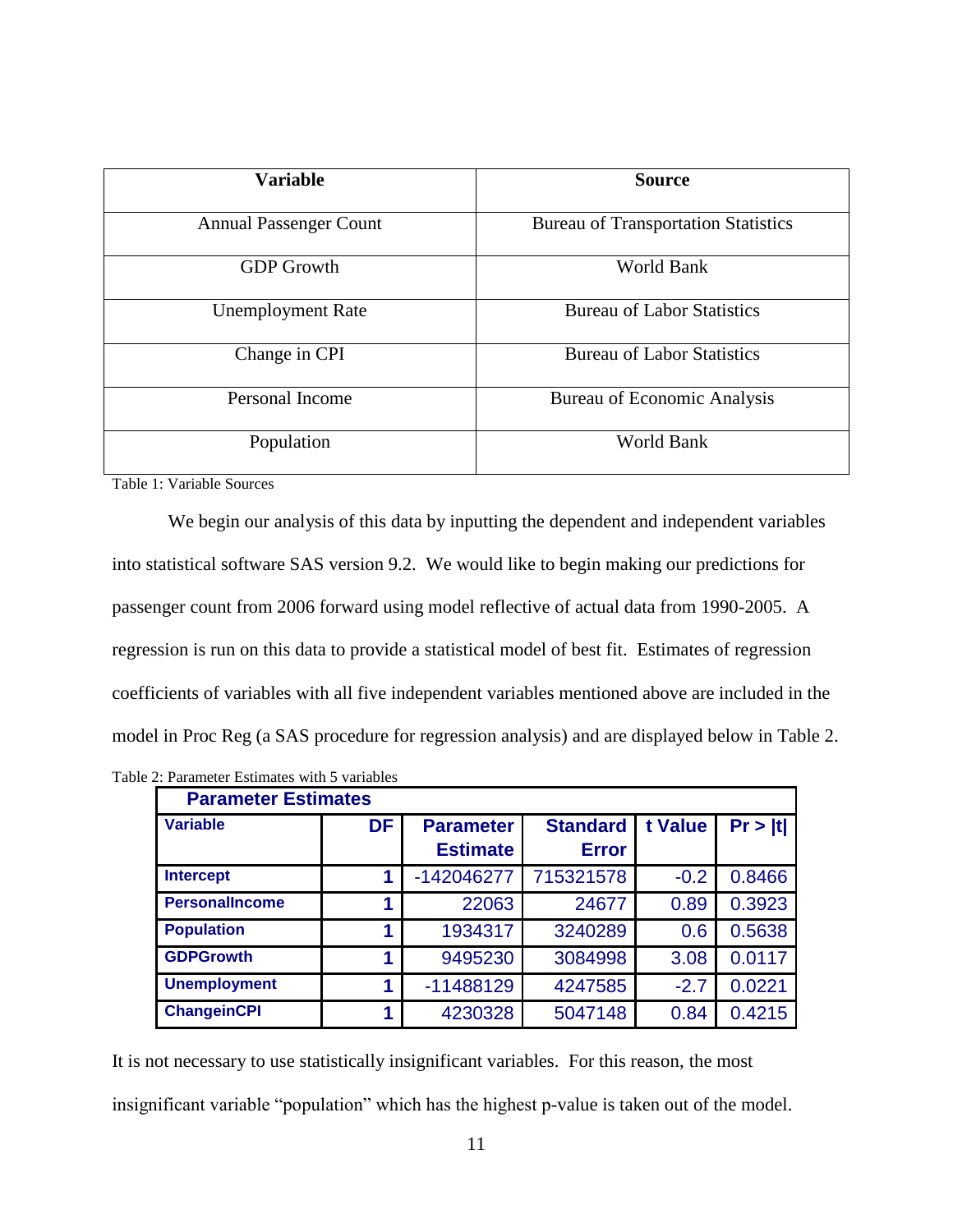After taking the population variable out of the model, the regression was re-run in SAS with the remaining four variables (Personal Income, GDP Growth, Unemployment, and Change in CPI). The SAS output for thus run is displayed below in Table 3.

| <b>Parameter Estimates</b> |    |                                     |                                 |         |         |  |
|----------------------------|----|-------------------------------------|---------------------------------|---------|---------|--|
| <b>Variable</b>            | DF | <b>Parameter</b><br><b>Estimate</b> | <b>Standard</b><br><b>Error</b> | t Value | Pr >  t |  |
| <b>Intercept</b>           |    | 284265857                           | 39867477                        | 7.13    | < .0001 |  |
| <b>PersonalIncome</b>      | 1  | 36738                               | 2091.6845                       | 17.56   | < .0001 |  |
| <b>GDPGrowth</b>           |    | 10450171                            | 2559511                         | 4.08    | 0.0018  |  |
| <b>Unemployment</b>        |    | $-11779415$                         | 4094157                         | $-2.88$ | 0.015   |  |
| <b>ChangeinCPI</b>         |    | 1885872                             | 3075987                         | 0.61    | 0.5523  |  |

<span id="page-17-0"></span>

|  | Table 3: Parameter Estimates with 4 variables |
|--|-----------------------------------------------|
|--|-----------------------------------------------|

Continuing the same process, the variable that was the most statistically insignificant was kicked out. In this model, the variable "change in CPI" with the highest p-value is most insignificant. The next running of the regression model excluded this variable and was re run using the three remaining variables (Personal Income, GDP Growth, and Unemployment). The SAS output for this model is provided below in Table 4.

<span id="page-17-1"></span>

| Table 4: Parameter Estimates with 3 variables |  |  |
|-----------------------------------------------|--|--|
|                                               |  |  |

| <b>Parameter Estimates</b> |    |                  |                 |         |         |  |  |
|----------------------------|----|------------------|-----------------|---------|---------|--|--|
| <b>Variable</b>            | DF | <b>Parameter</b> | <b>Standard</b> | t Value | Pr >  t |  |  |
|                            |    | <b>Estimate</b>  | <b>Error</b>    |         |         |  |  |
| <b>Intercept</b>           |    | 294865923        | 34976752        | 8.43    | < .0001 |  |  |
| <b>PersonalIncome</b>      |    | 36342            | 1936.9543       | 18.76   | < .0001 |  |  |
|                            |    |                  |                 |         |         |  |  |
| <b>GDPGrowth</b>           |    | 10206098         | 2461735         | 4.15    | 0.0014  |  |  |
| <b>Unemployment</b>        |    | -12068410        | 3959760         | $-3.05$ | 0.0101  |  |  |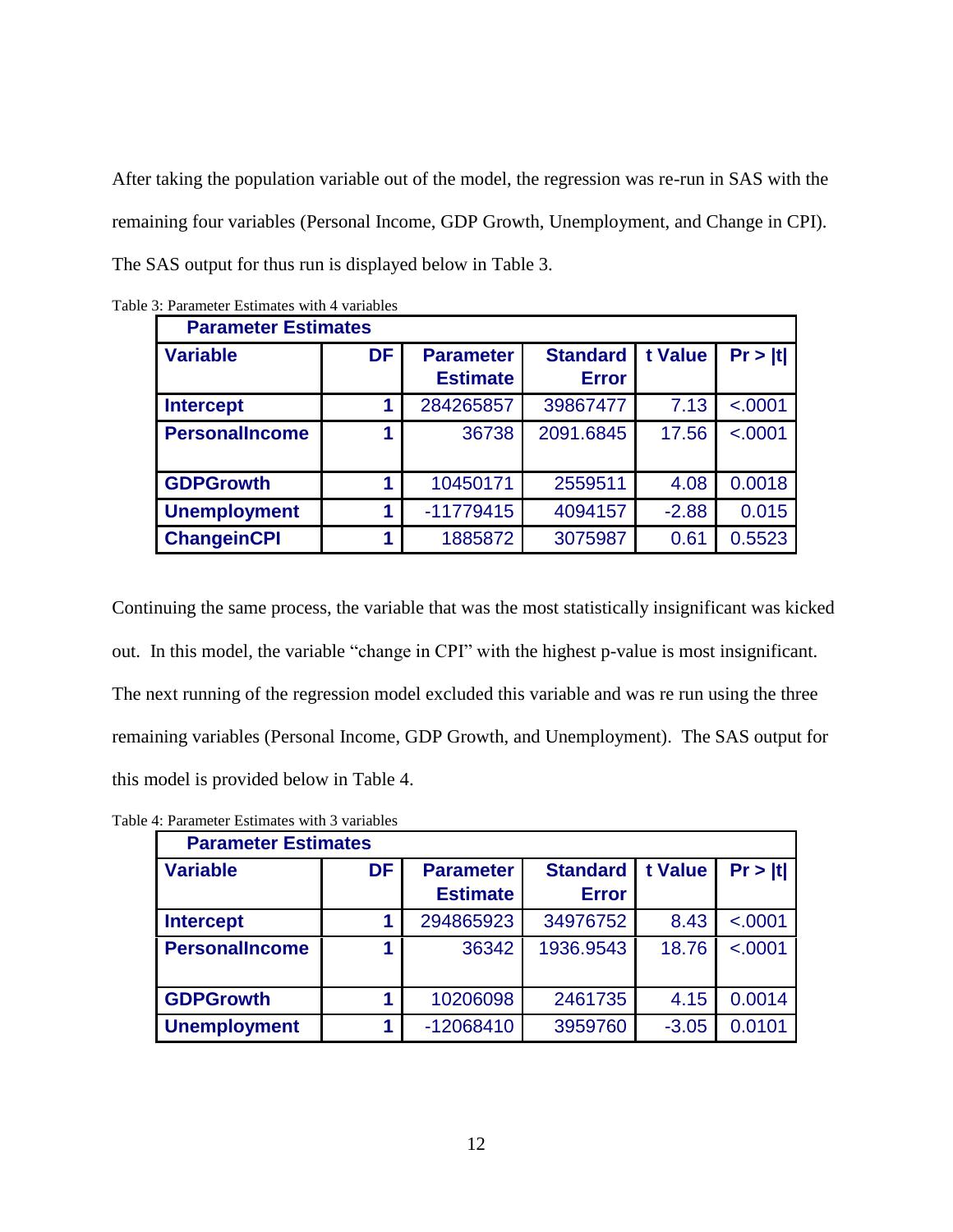It can be seen from the above table that there are not any statistically insignificant variables in the model and therefore all of the variables can stay in our model. The adjusted R-squared value for this model is .9778 which means that 97.78% of the variation in Passenger Count is explained by the variation in the three independent variables (Personal Income, GDP Growth, and Unemployment Rate). With these three significant variables, we obtain the following prediction equation to predict the mean passenger count for given values of independent variables.

```
Passenger Count = 294,865,923 + 36,342*PI + 10206098*GDPGrowth - 12068410*Unempl.
```
Before we use the above equation for prediction purposes, it is important to check that the statistical assumptions required for the validity of tests used in the above regression analysis are satisfied.

#### <span id="page-18-0"></span>**STATISTICAL ASSUMPTIONS**

We have looked at normal probability plot of residuals which is approximately a straight line and Shapiro-Wilks Test (W =  $0.93$ , p-value =  $0.2397$ ) for normal distribution assumption of residuals. It appears that there is no significant departure from normal distribution. The Breusch-Pagan test (chi-square =0.54, p-value =0.7644) for heteroscedasticity indicates that the constant error variance assumption is satisfied. To see if the data has any outliers or influential observations, we have looked at both the studentized and studentized deleted residuals. For our data, abs (studentized residuals) do not exceed 1.781 (more than three indicates no outliers) and abs (studentized deleted residuals) do not exceed 1.9876 (more than  $t_{11, (1-\alpha/(2n))} = 3.76544$ indicates outlier). Thus there is no indication of any outlier in our data. Next we look to see if there are any influential observations in our data using Cooks D method. If Cooks D is greater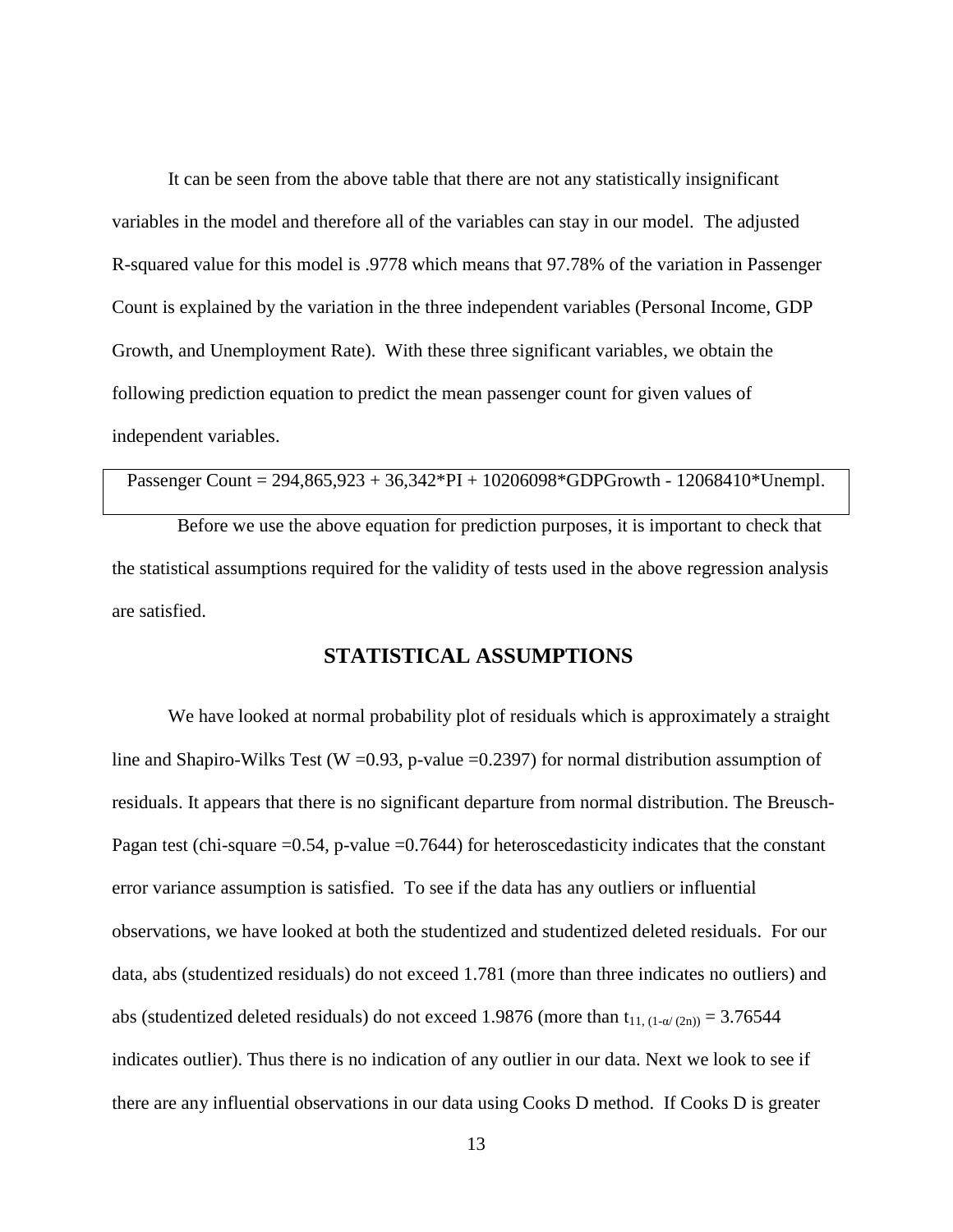than the 50<sup>th</sup> percentile of the  $F_{4, 12}(\alpha)$  distribution, then we will have influential data. However, all Cooks D from our data are below  $F_{4, 12}(\alpha) = .8848$  (the 50% percentile number). In fact, the largest Cook D value is only approximately .54. Multi-colinearity is checked using Variance Inflation Factor (VIF) which turns out to be less than 1.66 for all three independent variables of our model. A VIF value greater than 10 is an indication of excessive multi-coliniearity. Finally the Durbin Watson Test ( $D= 1.21$ , p-value = 0.0061) for trend is checked. The test indicates that there may be some trend in the data, a possible violation of independence assumption. It is somewhat expected for trends to occur in the passenger count because it mirrors business cycles very closely. For this reason, the decision was made that it was still okay to continue with our regression model. It should be noted that all of the assumptions were calculated using SAS.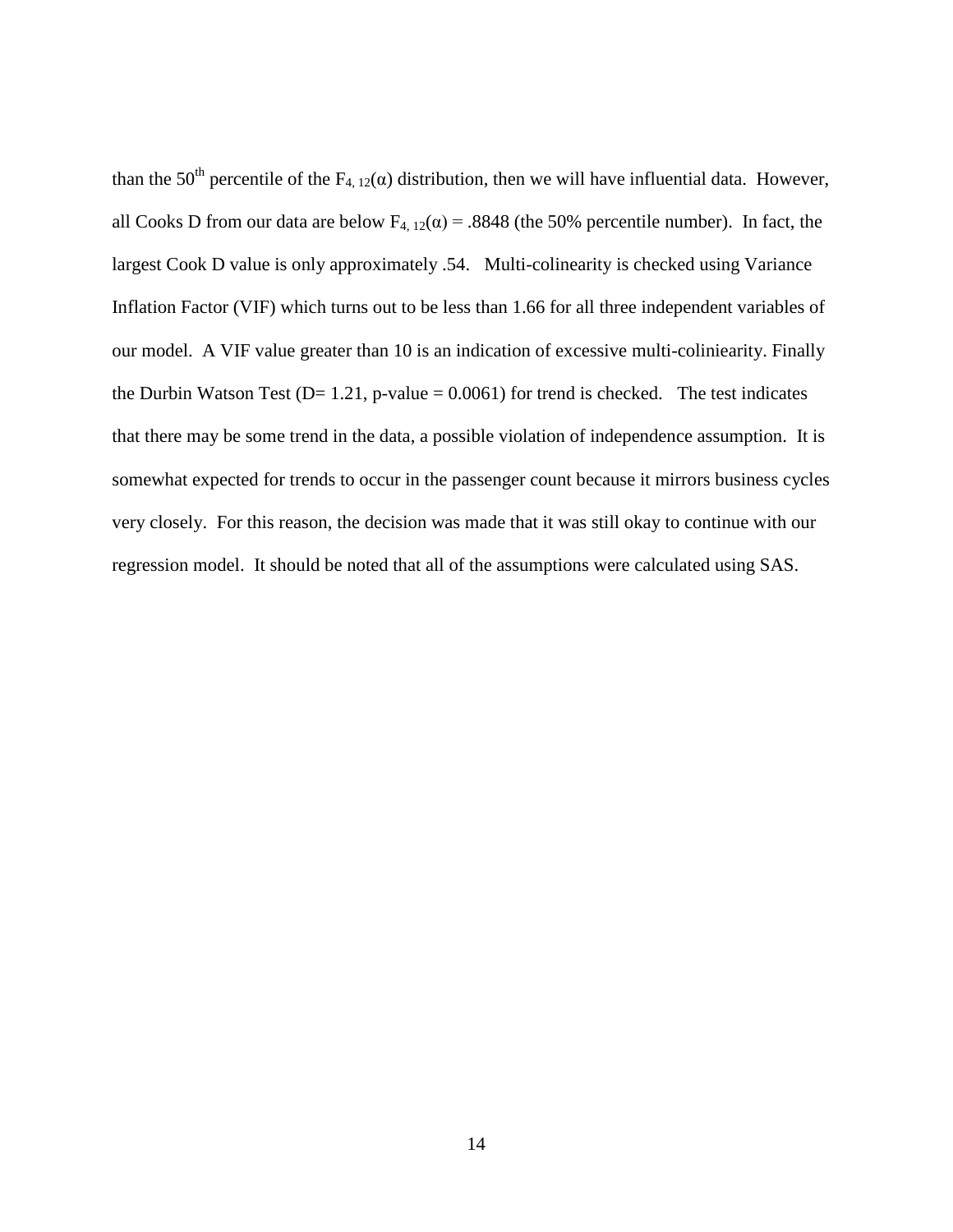#### **RESULTS**

<span id="page-20-0"></span>Now that a model has been created from data between 1990-2005 and the assumptions have been discussed, the next step involves further analysis of the individual variables themselves. For the purpose of prediction, we need values of all independent variables for the next 5 years. To do this we created individual forecasts for each independent variable. This was done using the 'proc autoreg' procedure in SAS. It does not use year as an independent variable but rather uses the time orders in the data. Different scenarios were exercised in regards to the duration of the lag from 1-5. After looking at all the different scenarios and the associated adjusted R-squared value, lag 3 was used to predict each individual independent variable. A higher lag would have eliminated more data points from our set. With a lag of 3, the regression is run on the prior 3 years only. For example, in the year 2006, with a lag of 3, the regression in SAS is being calculated from data in 2003, 2004, and 2005. Likewise, in the year 2007, regression in SAS is being calculated from the data in 2004, 2005, and 2006. The forecast values of the three independent variables were then plugged into the regression equation created earlier. Table 5 below gives a snapshot of the results.

<span id="page-20-1"></span>

|                 | Table 5: 3 variable Model Data |                     |                            |        |                          |              |              |
|-----------------|--------------------------------|---------------------|----------------------------|--------|--------------------------|--------------|--------------|
|                 | <b>P</b> Count Actual          | <b>PI</b> Predicted | <b>GDP Grwth Predicted</b> | Unemp. | <b>Predicted P Count</b> | Model        | FAA          |
|                 |                                |                     |                            |        |                          | <b>Error</b> | <b>Error</b> |
| 16 <sup>°</sup> | 660642163                      | 10,975.15           | 3.34101                    | 5.0083 | 667,380,919.92           | 1.02%        | 0.70%        |
| 17              | 681492975                      | 11,412.23           | 2.98454                    | 5.1802 | 677,552,915.90           | 0.58%        | 4.50%        |
| 18              | 653822858                      | 11,791.85           | 3.05088                    | 5.4315 | 688,993,709.10           | 5.38%        | 9.30%        |
| 19              | 620277076                      | 12,112.84           | 2.93622                    | 5.5932 | 697,537,675.96           | 12.46%       | 10.00%       |
| 20              | 632129027                      | 12,374.02           | 3.04455                    | 5.6042 | 708,002,353.60           | 12.00%       | 11.30%       |

Table 4 above shows that the only errors that have been predicted better than the FAA was the  $2<sup>nd</sup>$  and  $3<sup>rd</sup>$  Year projections. Due to the relative lack of success with this model, further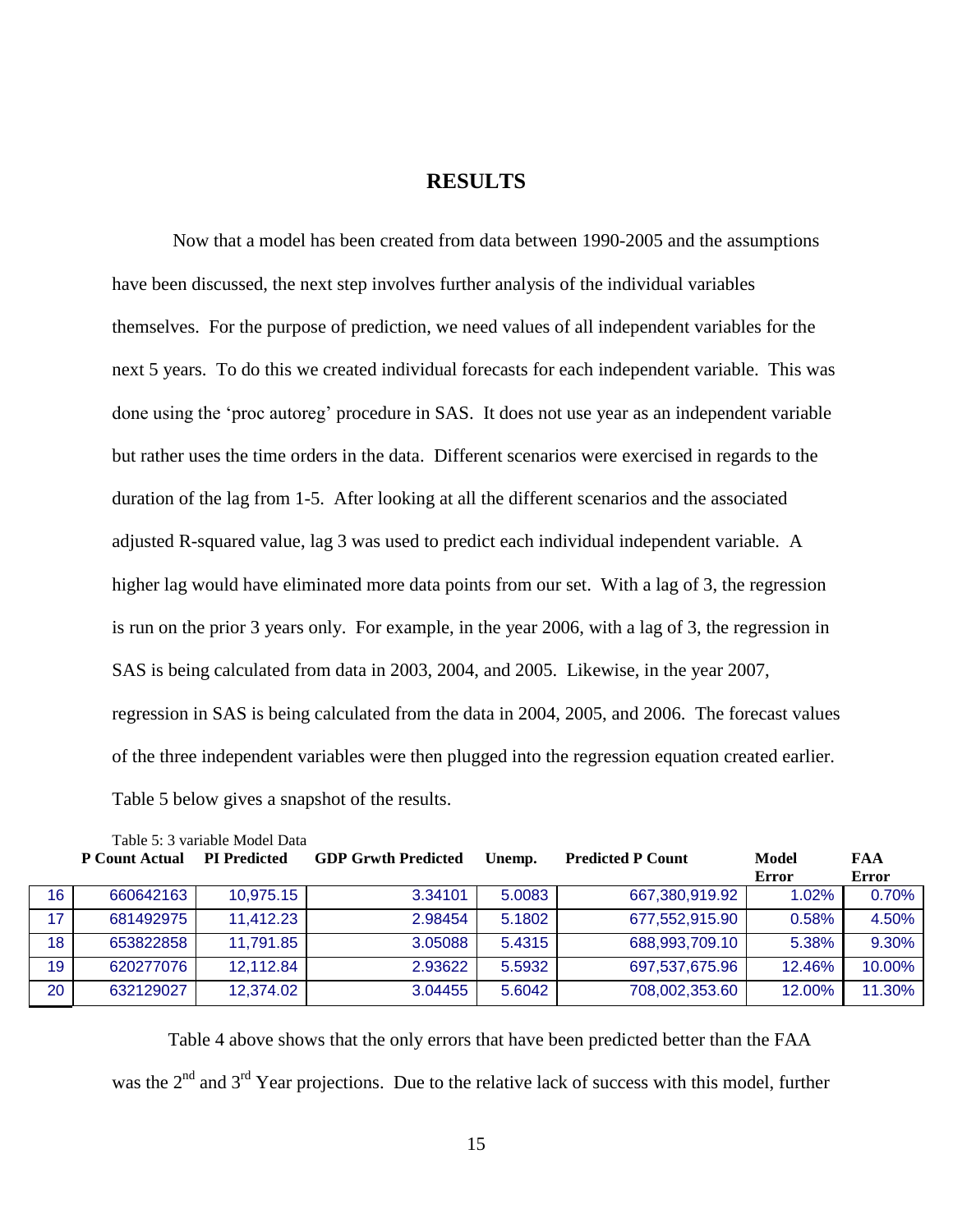analysis was conducted to see if an additional variable could be included in the model to help create better results. After some analysis it was seen that the inclusion of the variable 'year' reduced model error. Year was chosen to be included because of its relatively high R squared value against passenger count. It was very highly correlated and thus it was hypothesized that it could improve our overall model accuracy.

Returning to SAS, regression was re-run to include year with our previous variables. The adjusted R-squared value for this regression which included year was .9762. While this is a very slight increase from the adjusted r squared of the model without year (.9751), we will see a little bit later that it improves out errors. All of the assumptions as stated earlier have also held when year is included but VIF for personal income and year increases substantially due to the high correlation between these two variables. We will continue using this model even though this co linearity exists in order to see if our final results are better with this model. The new model with Year, Personal Income, GDP Growth, and Unemployment Rate is

#### Passenger Count = 341973606 +3644838\*Year+26881\*PI+9589476\*GDPGrwth –

#### 12554955\*UnemploymentRate.

Table 6 below shows the errors when using this model and the forecast values of the independent variables displayed above in Table 4.

| Tuble 0. Entor Thin you Tor Regression moder with Tear increased |                  |              |                   |         |                  |          |       |
|------------------------------------------------------------------|------------------|--------------|-------------------|---------|------------------|----------|-------|
| Ye                                                               | <b>PC</b> Actual | PI Predicted | <b>GDP</b> Growth | Unemp.  | Reg Predicted PC | My error | FAA   |
| ar                                                               |                  |              | Pred.             |         |                  |          | Error |
| 16 <sup>°</sup>                                                  | 660,642,163.00   | 10,975.15    | 3.34101           | 5.00833 | 664,473,198.59   | 0.58%    | 0.7%  |
| 17 <sup>2</sup>                                                  | 681,492,975.00   | 11,412.23    | 2.98454           | 5.1802  | 674,291,003.44   | 1.06%    | 4.5%  |
| 18 <sup>°</sup>                                                  | 653,822,858.00   | 11,791.85    | 3.05088           | 5.43147 | 685,621,888.96   | 4.86%    | 9.3%  |
| 19                                                               | 620,277,076.00   | 12,112.84    | 2.93622           | 5.59315 | 694,765,844.70   | 12.01%   | 10.0% |
| 20                                                               | 632,129,027.00   | 12,374.02    | 3.04455           | 5.60415 | 706,332,185.71   | 11.74%   | 11.3% |

<span id="page-21-0"></span>Table 6: Error Analysis for Regression Model with Year included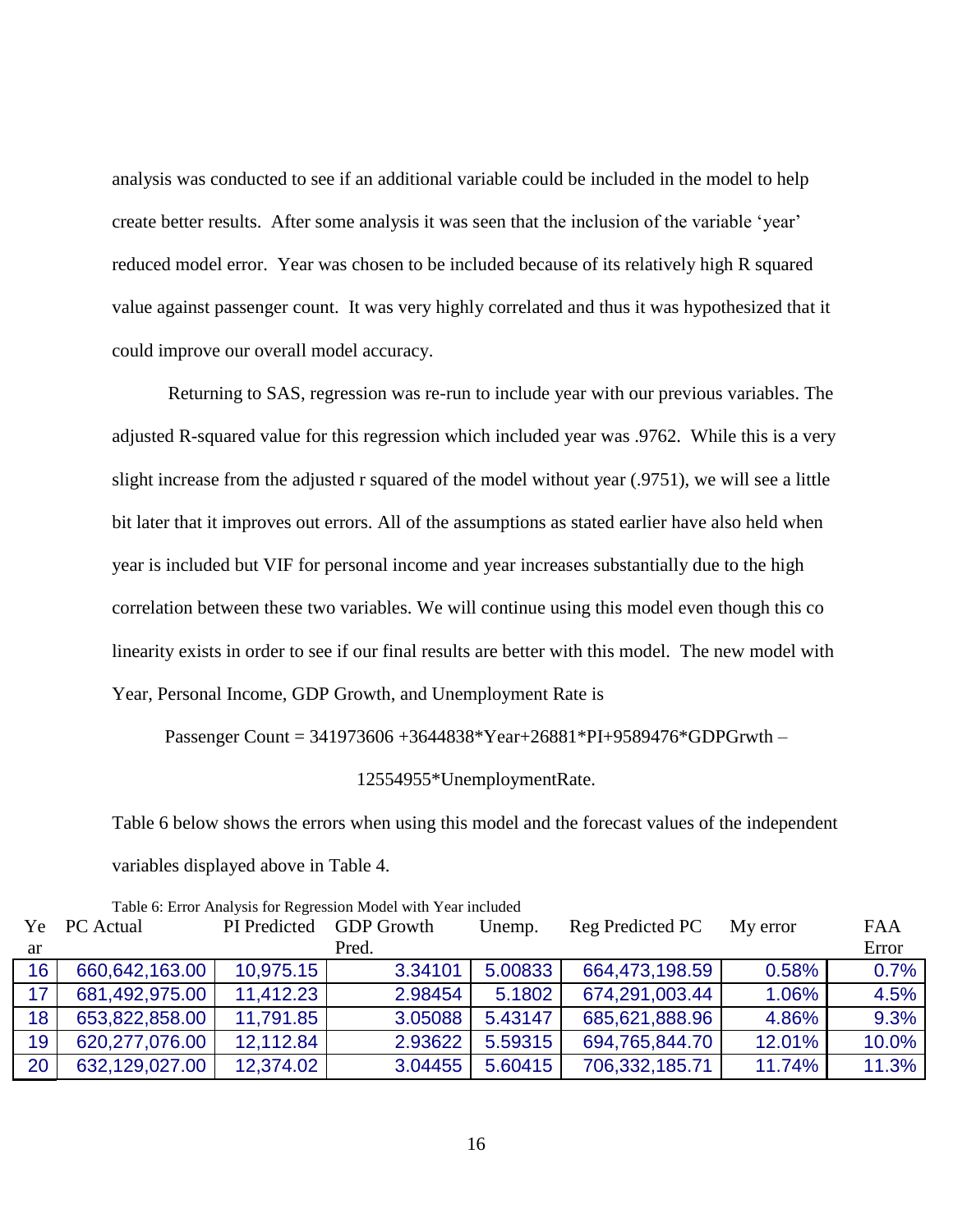It can be seen that the errors have indeed decreased with this model; however it only beats the FAA forecast for period 1, 2, and 3. In order to try and come up with an even better model, we now incorporate some qualitative research findings in regards to forecast errors. In a research project done in 2007 titled ["Gauging the Uncertainty of the Economic Outlook from](http://www.federalreserve.gov/pubs/feds/2007/200760/200760abs.html)  [Historical Forecasting Errors"](http://www.federalreserve.gov/pubs/feds/2007/200760/200760abs.html) (Reifschneider,Tulip 2007), researchers collected data on the forecast errors made from a variety of forecasters of economic interest. They collected forecast error on data from 1986-2006 and table 7 below shows their projections for unemployment forecast errors in 2008, 2009, and 2010.

<span id="page-22-0"></span>

| Table 7: Historical Projection Errors      |           |      |      |  |  |  |  |
|--------------------------------------------|-----------|------|------|--|--|--|--|
| <b>Average Historical Projection Error</b> |           |      |      |  |  |  |  |
| <b>Ranges</b>                              |           |      |      |  |  |  |  |
| (Percentage Points)                        |           |      |      |  |  |  |  |
|                                            | 2008      | 200  | 201  |  |  |  |  |
|                                            |           |      |      |  |  |  |  |
| Unemployment rate                          | $\pm 0.5$ | ±0.8 | ±1.0 |  |  |  |  |

The Institute of Economic Competitiveness at the University of Central Florida provides complete economic forecast and analysis every quarter on both a national and state level. In their publication from  $1<sup>st</sup>$  quarter 2007, they project national unemployment rates to stop falling by 2007 and begin rising for the next 2-3 years. This slight increase in unemployment, according to the institute, will be fueled by projected continued job loss in the manufacturing, information, financial and construction industries; the latter two of which are part of the fallout from the cooling housing sector. In addition, they project unemployment to increase slightly due to changes in global competition from information technology advancements. The Congressional Budget Office (CBO) makes yearly projections of the unemployment rate as well. In their 2007 annual report, the CBO anticipates that job growth will slow down for the next few years due to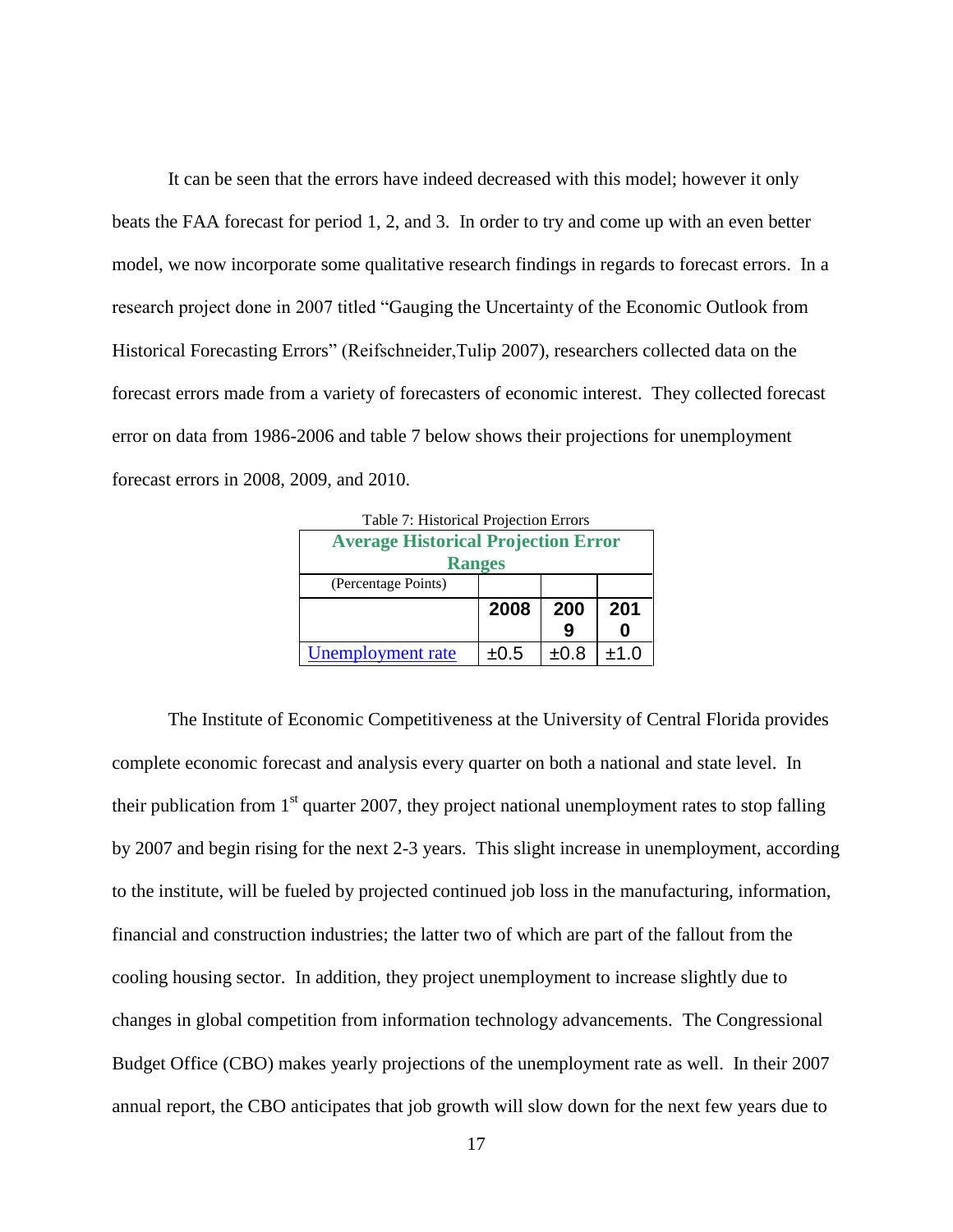the decline in housing activity, as jobs in residential construction and industries related to housing have been declining. One of the things that many economic forecasters have ignored in making their projections for unemployment is the actual new job growth rate. Many have just taken a look at the unemployment rate staying low and have been pleased with that result. However, the warning signs for a coming higher unemployment are apparent when looking at the rate of job growth declining every month in 2006. A job creation study done by the Labor Department shows that while jobs created was still positive, the decline in growth from month to month suggests trouble to come as mentioned in a journal on CNN criticizing then President Bush for only touting jobless figures and ignoring job creation data (CNN). Using all this information, the projected unemployment rate from the time series was increased by .5 for 2008, .8 for 2009, and 1 for 2010 rather than decreased. The errors were then recalculated and summarized below in Table 8, which shows better errors for nearly all periods.

|    |                |              | Tuble 0. Effort for moder with hiereused enempto intent |         |                  |          |                  |
|----|----------------|--------------|---------------------------------------------------------|---------|------------------|----------|------------------|
|    | Ye PC Actual   | PI Predicted | <b>GDP Growth</b>                                       | Unemp.  | Reg Predicted PC | My error | <b>FAA Error</b> |
| ar |                |              | Pred.                                                   |         |                  |          |                  |
| 16 | 660,642,163.00 | 10,975.15    | 3.34101                                                 | 5.00833 | 664,473,198.59   | 0.58%    | 0.70%            |
| 17 | 681,492,975.00 | 11,412.23    | 2.98454                                                 | 5.1802  | 674,291,003.44   | 1.06%    | 4.50%            |
| 18 | 653,822,858.00 | 11,791.85    | 3.05088                                                 | 5.93147 | 679,344,411.46   | 3.90%    | 9.30%            |
| 19 | 620,277,076.00 | 12,112.84    | 2.93622                                                 | 6.39315 | 684,721,880.70   | 10.39%   | 10.00%           |
| 20 | 632,129,027.00 | 12,374.02    | 3.04455                                                 | 6.60415 | 693,777,230.71   | 9.75%    | 11.30%           |
|    |                |              |                                                         |         |                  |          |                  |

<span id="page-23-0"></span>Table 8: Errors for Model with Increased Unemployment

It is important to understand the FAA errors for comparisons purpose. The next section will discuss these in detail.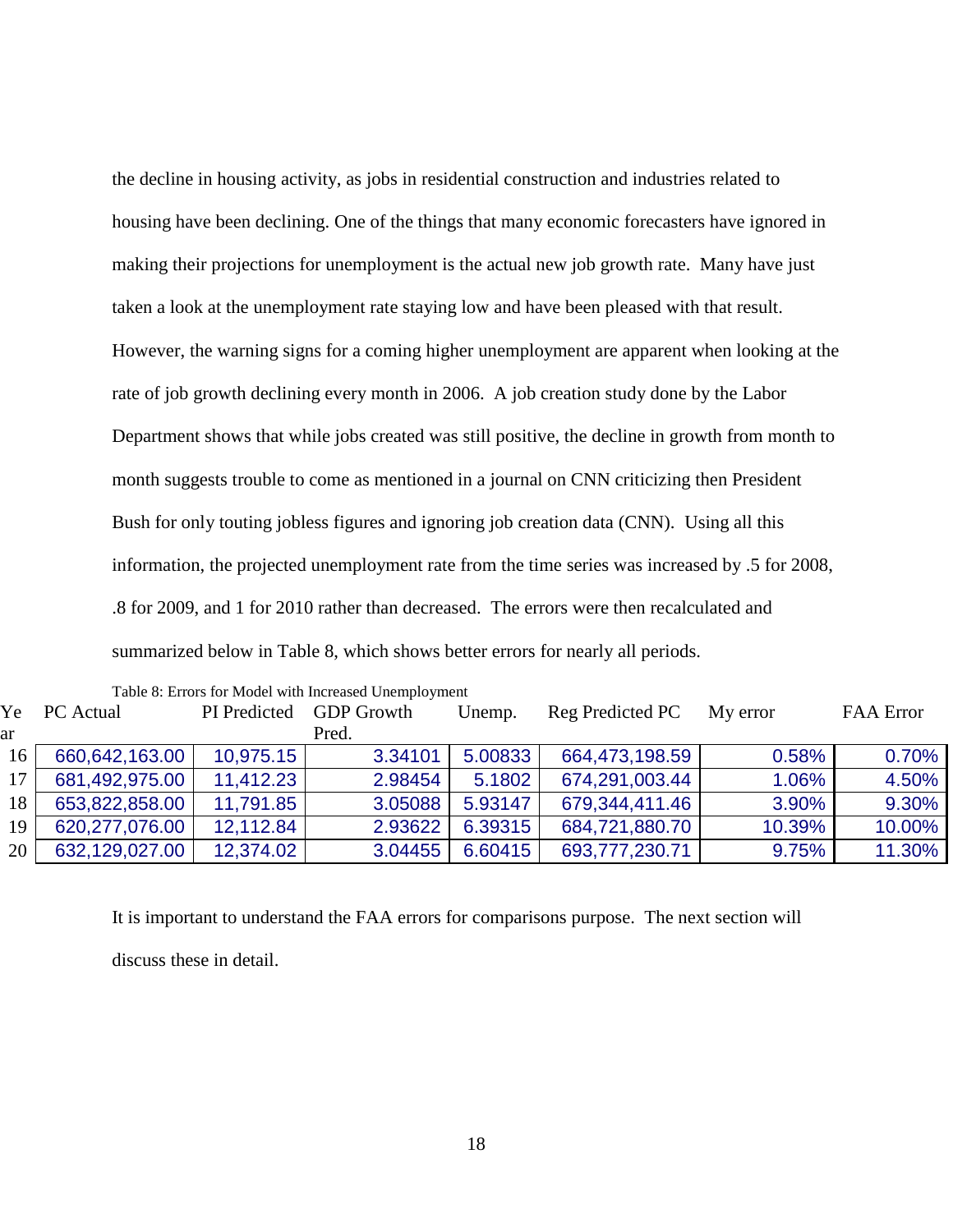#### **FORECAST ACCURACY**

<span id="page-24-0"></span>Given the volatile nature of the U.S. airline industry, it does not come as a surprise that the forecast for each year contains a certain degree of variance from actual count. This variance will be measured by the Mean Absolute Percentage Error (MAPE) to stay consistent with the variance measure of the FAA. Every fiscal year the FAA publishes their forecast for the coming years. At the same time, the FAA looks back and conducts an analysis from historical results to see how accurate their forecasts are. The FAA measures the mean absolute percent errors for the projected values versus the actual results for U.S. carrier's domestic operations. The metric called "Passenger Enplanements" is important in our study; it is a measure of the number of scheduled passengers. This metric shows the relative forecast variance by the number of years in advance the forecast took place. For example, in the table below, the "3 Years" column for Pax Enplanements shows that the mean absolute percent error was 9.3% for the forecast prepared 3 years prior.

|                          | Mean Absolute Percent Error |        |          |        |               |
|--------------------------|-----------------------------|--------|----------|--------|---------------|
| <b>Forecast Variable</b> | 11 Year                     | 2 Year | 3 Year   | 4 Year | 5 Year        |
| <b>Pax Enplanements</b>  | 0.70%                       | 4.50%  | $9.30\%$ |        | 10.00% 11.30% |

When the FAA makes its forecast for the coming year, it is then that they publish their forecast errors of the prior years. This is important to note because, though the FAA published their latest forecasts in 2011, the errors were looking back on the projections from 2006, 2007, 2008, 2009, and 2010. In other words, the FAA was making a projection in 2006 of what they believed passenger travel would be in 2010. This corresponds to the 5 year MAPE of 11.30%. In 2007, the FAA made a projection of what they believed to be passenger travel in 2010 and this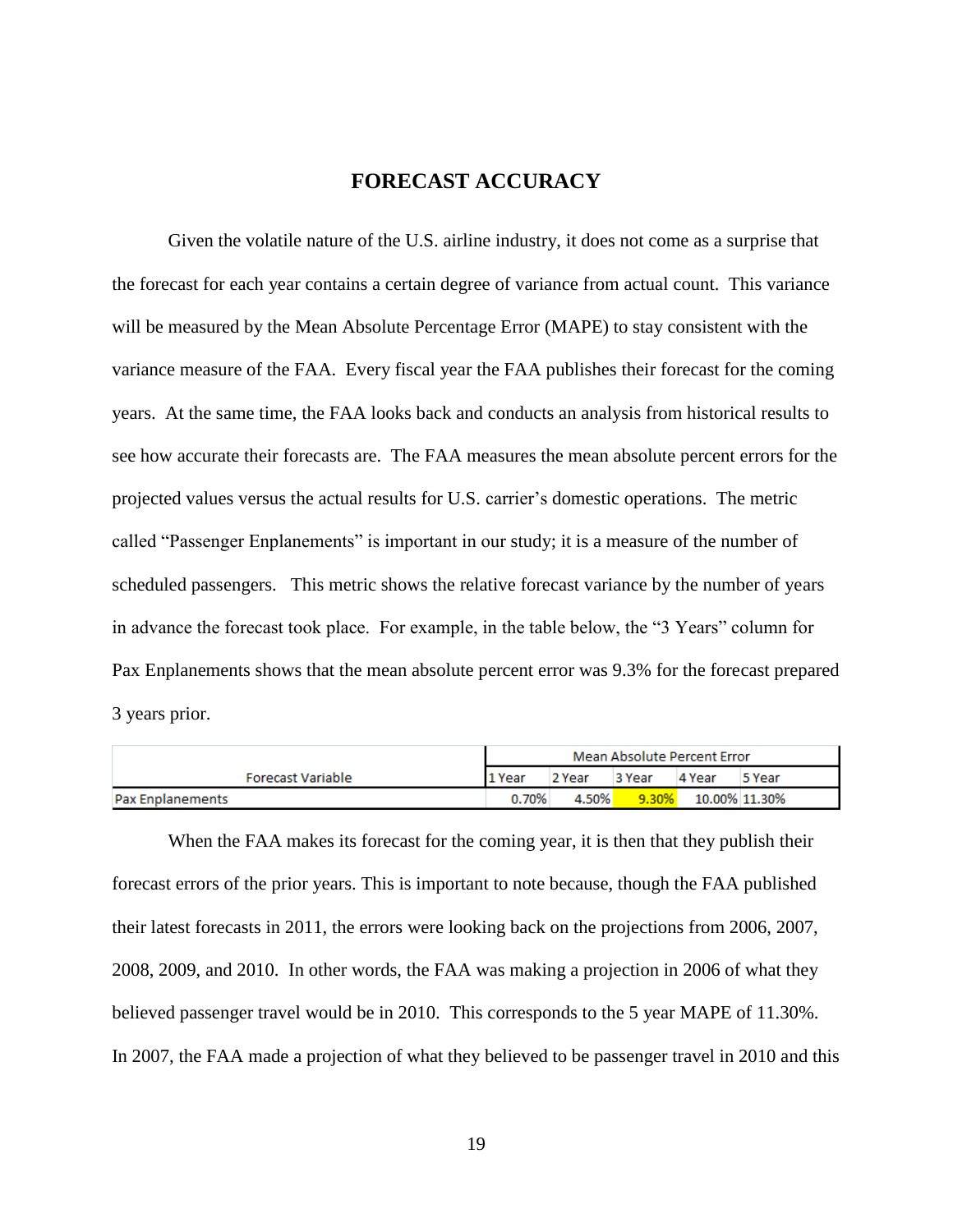error came out to the 4 year MAPE of 10.00% just for illustrative purposes. The same process continues throughout.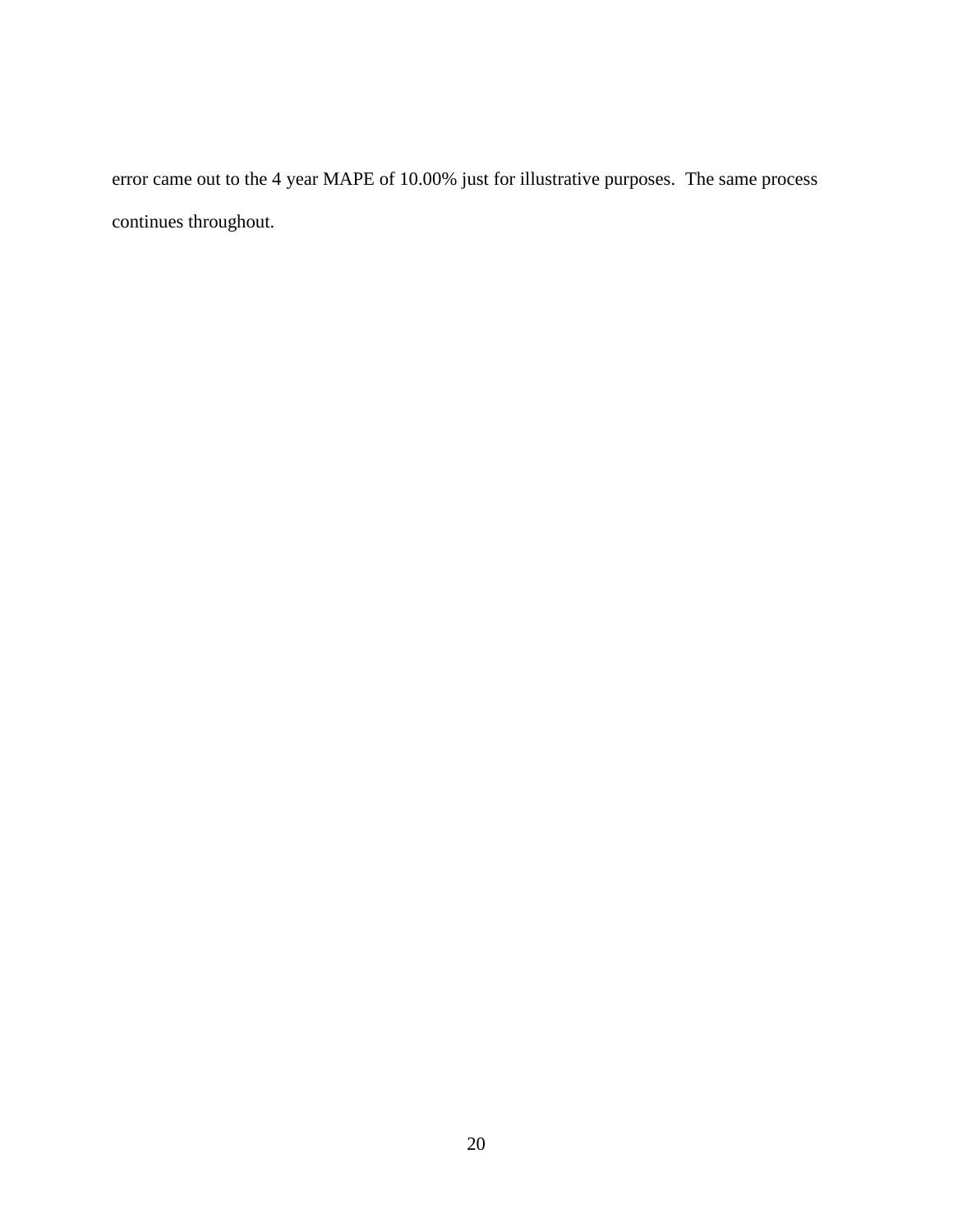#### **LIMITATIONS/FURTHER RESEARCH**

<span id="page-26-0"></span>As discussed prior in this paper, the model that I have built seems to be a better overall approximation for passenger count than that of the FAA. However, there may be some limitations with this project. First of all, the individual independent variable forecasts were all predicted using 'proc autoreg' in SAS. If this software is not a good method in reality, this could provide erroneous forecast for these variables which leads to a bad forecast. Another drawback to the approach used is that some of the conditions for statistical assumption were not met. These conditions could lead to inaccurate conclusions and provide a misleading forecast. In the final model built, the variance inflation factor is relatively high for year and personal income. The research that was incorporated into this study may also not be as accurate as it claims. The average prediction errors for unemployment for example, may be off. It is also difficult to gauge whether to increase the rate in the positive direction or rather in a negative direction. Even with these limitations, we are fairly confident that the model built is a good predictor for annual passenger enplanements in the United States of America.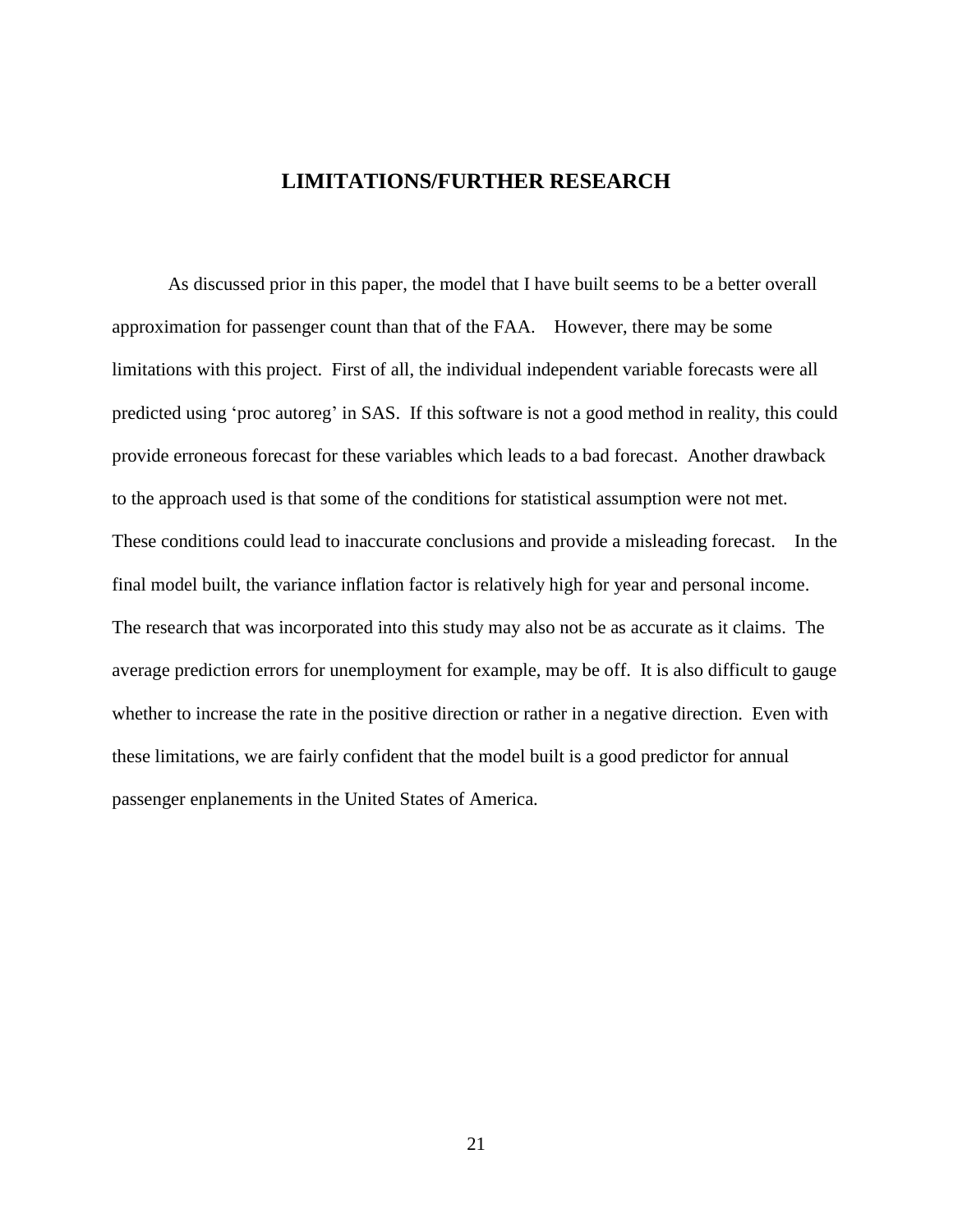#### **REFERENCES**

- <span id="page-27-0"></span>Abkowitz, Mark and John Tozzi. 1987. Research contributions to managing transit service reliability. Journal of Advanced Transportation, 21: 47-65
- Adrangi, Bahram, Chatrath, Arjun,&Raffiee, K. (2001). The demand for U.S. air transport service: A chaos and nonlinearity investigation. Transportation Research Part E, 37(5), 337–353
- Alperovich, Gershon (1994). *Role of Wealth in the Demand for International Air Travel*
- "Aviation Forecasts." *Aviation Forecasts*. N.p., n.d. Web. 20 Sept. 2012. <http://www.faa.gov/about/office\_org/headquarters\_offices/apl/aviation\_forecasts />
- "Bush Touts Jobless Figures, Ignores Job Creation Study." *CNNMoney*. Cable News Network, 06 Oct. 2006. Web. 17 Apr. 2013
- "Congressional Budget Office." *CBO*. Congressional Budget Office, 1 Jan. 2006. Web. 17 Apr. 2013
- Domencich, Tom, and Daniel Mcfadden. "Urban Travel Demand." (1975)
- Erma, Suryani, Chou Shuo-Yan, and Chen Chih-Hsien. "Air Passenger Demand Forecasting And Passenger Terminal Capacity Expansion: A System Dynamics Framework." *Expert Systems With Applications* 37.(n.d.): 2324-2339. *ScienceDirect*. Web. 12 Nov. 2012
- Fail, Abdullah, Seraj Abed, and Sajjad Jassimuddin. "The Determinants of Domestic Air Travel Demand in the Kingdom of Saudi Arabia." *Journal of Air Transportation World Wide* 5 (2000)
- Fielding, David. "Trailing Indicator." *Canadian Business* 85.14 (2012): 82. *Business Source Premier*. Web. 26 Nov. 2012
- Ghobrial, Atef (1992), An aggregate demand model for domestic airlines. J. Adv. Transp., 26: 105–119
- Harvey, D'Arcy. "Airline Traffice Passnger Traffic Pattern within the United States." *Journal of Air Law and Commerce* (1951)